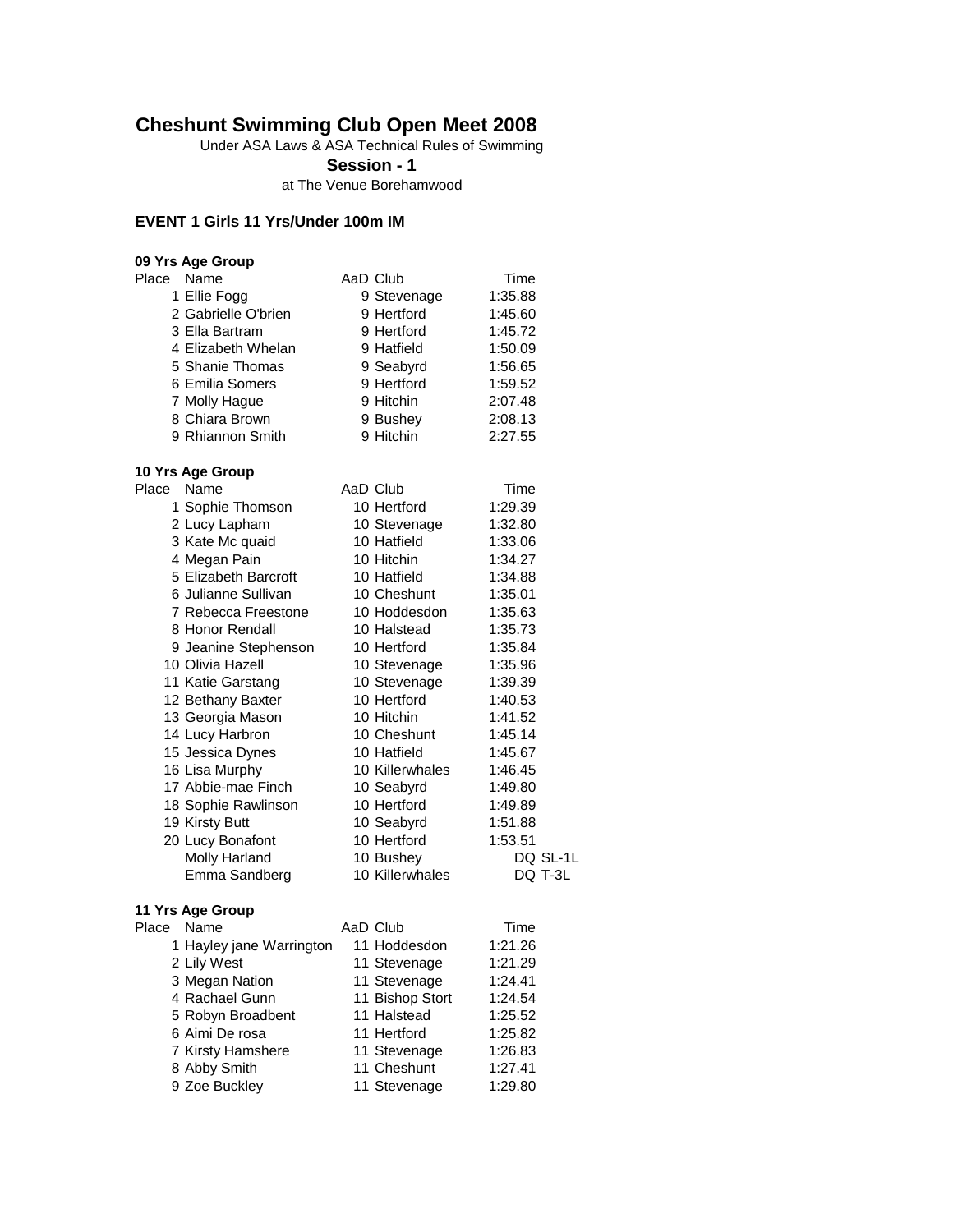| 10 Anise Jones         | 11 Hitchin      | 1:32.99 |
|------------------------|-----------------|---------|
| 11 Natalie Wilson      | 11 Seabyrd      | 1:33.31 |
| 12 Sarah O'brien       | 11 Hertford     | 1:34.02 |
| 13 Sarah Cutts         | 11 Hoddesdon    | 1:34.11 |
| 14 Alice Infante       | 11 Hitchin      | 1:36.42 |
| 15 Jasmine Hind        | 11 Harlow Pen   | 1:36.98 |
| 16 Grace Miles         | 11 Bushey       | 1:37.39 |
| 17 Bethany Fitzsimmons | 11 Hertford     | 1:38.53 |
| 18 Alex Moor           | 11 Hitchin      | 1:38.89 |
| 19 Katharine Hood      | 11 Hertford     | 1:39.01 |
| 20 Chloe Richards      | 11 Hoddesdon    | 1:41.52 |
| 21 Jade Taylor         | 11 Seabyrd      | 1:41.77 |
| 22 Orianna Frost       | 11 Halstead     | 1:43.61 |
| 23 Imogen Mead         | 11 Hertford     | 1:46.11 |
| 24 Tia Hudson-halsey   | 11 Seabyrd      | 1:47.52 |
| 25 Ella Rudgely        | 11 Killerwhales | 1:47.87 |
| 26 Rebecca Webb        | 11 Cheshunt     | 1:50.62 |
| Amber Taylor           | 11 Seabyrd      | DNC     |
| Francesca Bannon       | 11 Hatfield     | DQ ST-  |

### **11 Yrs/Under Age Group**

| Place | Name                     | AaD Club        | Time    |
|-------|--------------------------|-----------------|---------|
|       | 1 Hayley jane Warrington | 11 Hoddesdon    | 1:21.26 |
|       | 2 Lily West              | 11 Stevenage    | 1:21.29 |
|       | 3 Megan Nation           | 11 Stevenage    | 1:24.41 |
|       | 4 Rachael Gunn           | 11 Bishop Stort | 1:24.54 |
|       | 5 Robyn Broadbent        | 11 Halstead     | 1:25.52 |
|       | 6 Aimi De rosa           | 11 Hertford     | 1:25.82 |
|       | 7 Kirsty Hamshere        | 11 Stevenage    | 1:26.83 |
|       | 8 Abby Smith             | 11 Cheshunt     | 1:27.41 |
|       | 9 Sophie Thomson         | 10 Hertford     | 1:29.39 |
|       | 10 Zoe Buckley           | 11 Stevenage    | 1:29.80 |
|       | 11 Lucy Lapham           | 10 Stevenage    | 1:32.80 |
|       | 12 Anise Jones           | 11 Hitchin      | 1:32.99 |
|       | 13 Kate Mc quaid         | 10 Hatfield     | 1:33.06 |
|       | 14 Natalie Wilson        | 11 Seabyrd      | 1:33.31 |
|       | 15 Sarah O'brien         | 11 Hertford     | 1:34.02 |
|       | 16 Sarah Cutts           | 11 Hoddesdon    | 1:34.11 |
|       | 17 Megan Pain            | 10 Hitchin      | 1:34.27 |
|       | 18 Elizabeth Barcroft    | 10 Hatfield     | 1:34.88 |
|       | 19 Julianne Sullivan     | 10 Cheshunt     | 1:35.01 |
|       | 20 Rebecca Freestone     | 10 Hoddesdon    | 1:35.63 |
|       | 21 Honor Rendall         | 10 Halstead     | 1:35.73 |
|       | 22 Jeanine Stephenson    | 10 Hertford     | 1:35.84 |
|       | 23 Ellie Fogg            | 9 Stevenage     | 1:35.88 |
|       | 24 Olivia Hazell         | 10 Stevenage    | 1:35.96 |
|       | 25 Alice Infante         | 11 Hitchin      | 1:36.42 |
|       | 26 Jasmine Hind          | 11 Harlow Pen   | 1:36.98 |
|       | 27 Grace Miles           | 11 Bushey       | 1:37.39 |
|       | 28 Bethany Fitzsimmons   | 11 Hertford     | 1:38.53 |
|       | 29 Alex Moor             | 11 Hitchin      | 1:38.89 |
|       | 30 Katharine Hood        | 11 Hertford     | 1:39.01 |
|       | 31 Katie Garstang        | 10 Stevenage    | 1:39.39 |
|       | 32 Bethany Baxter        | 10 Hertford     | 1:40.53 |
|       | 33 Chloe Richards        | 11 Hoddesdon    | 1:41.52 |
|       | 33 Georgia Mason         | 10 Hitchin      | 1:41.52 |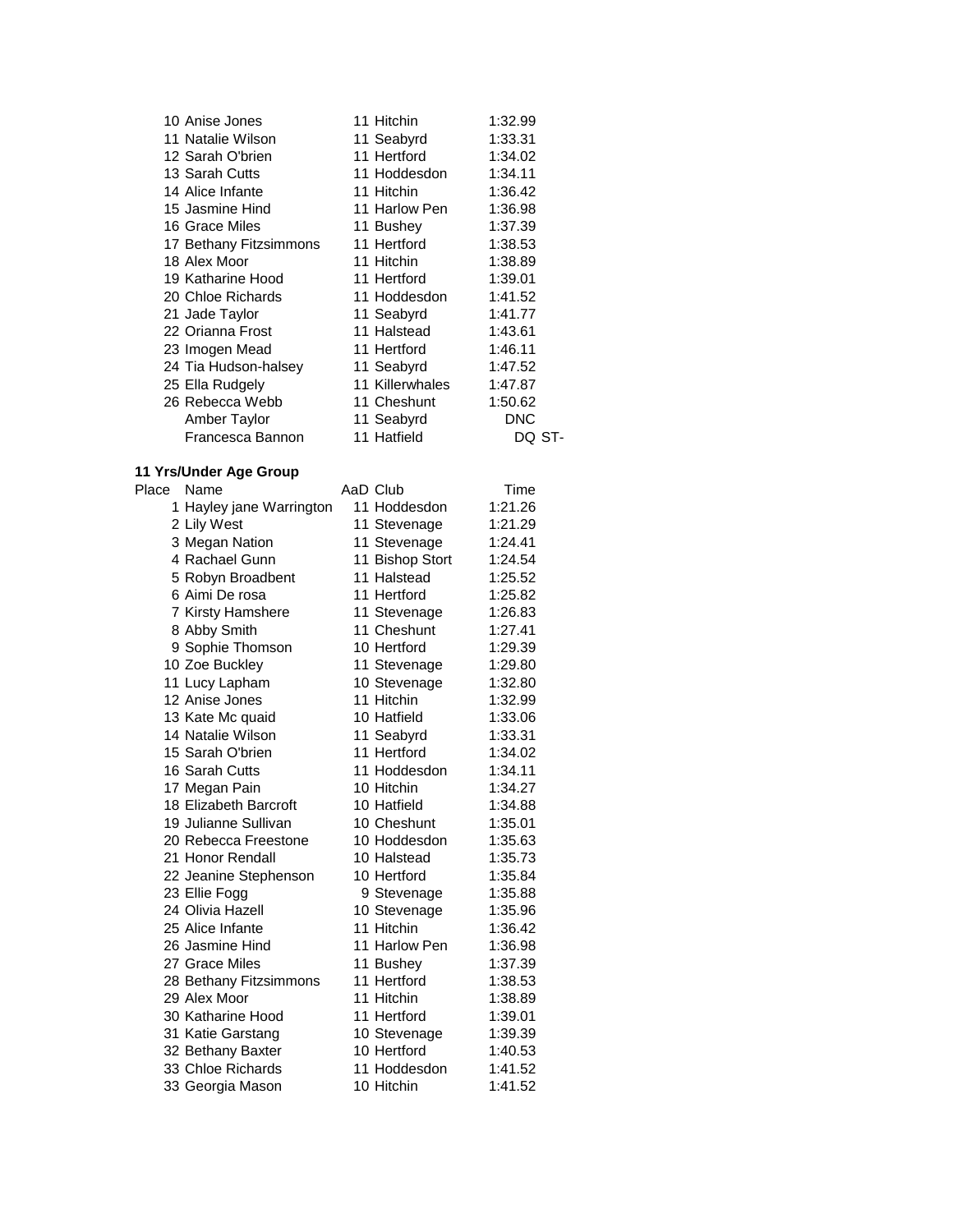| 35 Jade Taylor       | 11 Seabyrd      | 1:41.77  |
|----------------------|-----------------|----------|
| 36 Orianna Frost     | 11 Halstead     | 1:43.61  |
| 37 Lucy Harbron      | 10 Cheshunt     | 1:45.14  |
| 38 Gabrielle O'brien | 9 Hertford      | 1:45.60  |
| 39 Jessica Dynes     | 10 Hatfield     | 1:45.67  |
| 40 Ella Bartram      | 9 Hertford      | 1:45.72  |
| 41 Imogen Mead       | 11 Hertford     | 1:46.11  |
| 42 Lisa Murphy       | 10 Killerwhales | 1:46.45  |
| 43 Tia Hudson-halsey | 11 Seabyrd      | 1:47.52  |
| 44 Ella Rudgely      | 11 Killerwhales | 1:47.87  |
| 45 Abbie-mae Finch   | 10 Seabyrd      | 1:49.80  |
| 46 Sophie Rawlinson  | 10 Hertford     | 1:49.89  |
| 47 Elizabeth Whelan  | 9 Hatfield      | 1:50.09  |
| 48 Rebecca Webb      | 11 Cheshunt     | 1:50.62  |
| 49 Kirsty Butt       | 10 Seabyrd      | 1:51.88  |
| 50 Lucy Bonafont     | 10 Hertford     | 1:53.51  |
| 51 Shanie Thomas     | 9 Seabyrd       | 1:56.65  |
| 52 Emilia Somers     | 9 Hertford      | 1:59.52  |
| 53 Molly Hague       | 9 Hitchin       | 2:07.48  |
| 54 Chiara Brown      | 9 Bushey        | 2:08.13  |
| 55 Rhiannon Smith    | 9 Hitchin       | 2:27.55  |
| Amber Taylor         | 11 Seabyrd      | DNC      |
| Molly Harland        | 10 Bushey       | DQ SL-1L |
| Francesca Bannon     | 11 Hatfield     | DQ ST-   |
| Emma Sandberg        | 10 Killerwhales | DQ T-3L  |

## **EVENT 2 Boys 11 Yrs/Under 100m IM**

|       | 09 Yrs Age Group      |                |          |
|-------|-----------------------|----------------|----------|
| Place | Name                  | AaD Club       | Time     |
|       | 1 Joseph Cook         | 9 Hertford     | 1:31.18  |
|       | 2 Harry Williams      | 9 Cheshunt     | 1:34.76  |
|       | 3 Thomas Baslington   | 9 Halstead     | 1:39.26  |
|       | 4 George O'malley     | 9 Bushey       | 1:40.81  |
|       | 5 Daniel Vincent      | 9 Cheshunt     | 1:42.79  |
|       | 6 Thomas Weston       | 9 Killerwhales | 1:49.78  |
|       | 7 Daniel Hall         | 9 Halstead     | 1:50.57  |
|       | 8 Jarred Freeman      | 9 Seabyrd      | 1:52.42  |
|       | 9 Fergus M o'mah      | 9 Killerwhales | 1:53.20  |
|       | 10 Joe Mc cormack     | 9 Seabyrd      | 1:56.28  |
|       | 11 Cian Hudson-halsey | 9 Seabyrd      | 2:07.33  |
|       | Jack Townend          | 9 Hertford     | DQ SL-1L |

| Place | Name              | AaD Club        | Time    |  |
|-------|-------------------|-----------------|---------|--|
|       | 1 Will Kearsey    | 10 Hatfield     | 1:24.03 |  |
|       | 2 Jason Misso     | 10 Hatfield     | 1:25.82 |  |
|       | 3 Philip Ball     | 10 Hatfield     | 1:27.23 |  |
|       | 4 Ben Ransome     | 10 Hertford     | 1:27.60 |  |
|       | 5 Daniel Grimwade | 10 Seabyrd      | 1:37.17 |  |
|       | 6 Luke Shipway    | 10 Cheshunt     | 1:40.82 |  |
|       | 7 Sam Mackerness  | 10 Seabyrd      | 1:41.33 |  |
|       | 8 David Harris    | 10 Bishop Stort | 1:41.70 |  |
|       | 9 Alex Moss       | 10 Cheshunt     | 1:42.42 |  |
|       | 10 Kieran Goodwin | 10 Killerwhales | 1:42.57 |  |
|       | 11 Brodie Caress  | 10 Hertford     | 1:43.65 |  |
|       |                   |                 |         |  |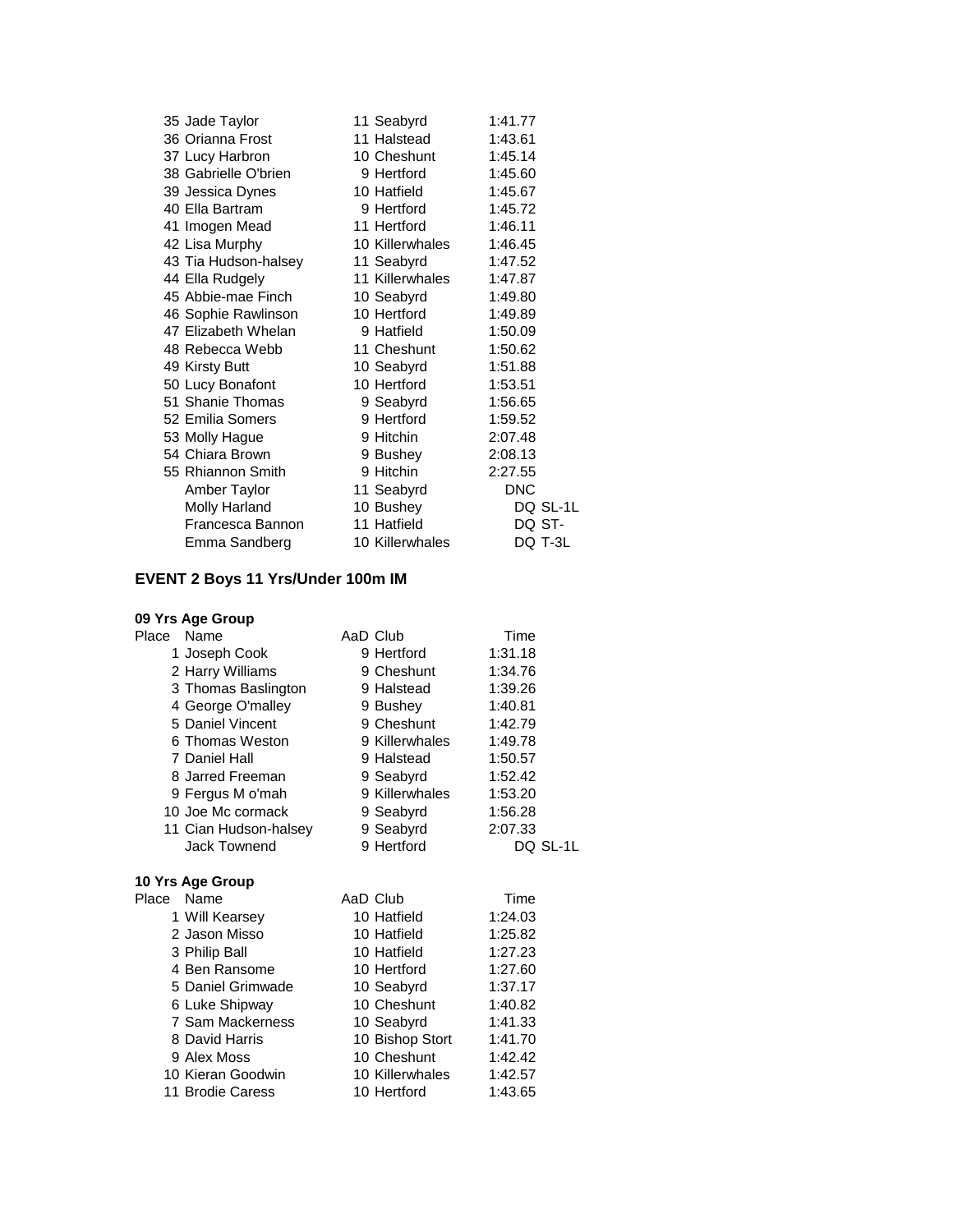|                                         | 10 Hoddesdon                  | 1:45.39            |
|-----------------------------------------|-------------------------------|--------------------|
| 13 Matthew Mc pherson                   | 10 Stevenage                  | 1:45.52            |
| 14 Elliott Rowe                         | 10 Hertford                   | 1:50.64            |
| 15 Andrew Burr                          | 10 Hertford                   | 1:51.76            |
| 16 James Murphy                         | 10 Hertford                   | 1:51.78            |
| 17 George Penn                          | 10 Hertford                   | 1:52.00            |
| 18 Jordan Sexton                        | 10 Seabyrd                    | 1:52.05            |
| 19 Victor Garnier                       | 10 Bushey                     | 1:56.13            |
| 20 Reece Gapper                         | 10 Seabyrd                    | 1:59.86            |
| Joe Mc quaid                            | 10 Hatfield                   | <b>DNC</b>         |
| <b>Philip Pearcy</b>                    | 10 Hitchin                    | DQ S-2L            |
| 11 Yrs Age Group                        |                               |                    |
| Name<br>Place                           | AaD Club                      | Time               |
| 1 Nico Campbell                         | 11 Cheshunt                   | 1:17.18            |
| 2 William Pocock                        | 11 Seabyrd                    | 1:25.53            |
| 3 Luke Plant                            | 11 Hertford                   | 1:29.96            |
| 4 George De fraine                      | 11 Hitchin                    | 1:31.11            |
| 5 Callum Chivers                        | 11 Hitchin                    | 1:32.72            |
| 6 Luke Guerrati                         | 11 Harlow Pen                 | 1:36.46            |
| 7 Rory Linnane                          | 11 Seabyrd                    | 1:39.20            |
| 8 Charlie Wray                          | 11 Bushey                     | 1:39.22            |
| 9 Conor Bateman                         | 11 Seabyrd                    | 1:39.31            |
|                                         | 11 Seabyrd                    |                    |
| 10 Jordan Fairclough<br>11 Adam Plant   | 11 Hertford                   | 1:39.63<br>1:40.80 |
| 12 Alex Smith                           | 11 Hitchin                    | 1:58.27            |
| <b>William Noble</b>                    |                               |                    |
|                                         | 11 Hitchin<br>11 Cheshunt     | DQ ST-             |
| James Ayres                             | 11 Killerwhales               | DQ T-2L            |
|                                         |                               | DQ T-2L            |
| Sam Pullinger                           |                               |                    |
| 11 Yrs/Under Age Group                  |                               |                    |
| Name<br>Place                           | AaD Club                      | Time               |
| 1 Nico Campbell                         | 11 Cheshunt                   | 1:17.18            |
| 2 Will Kearsey                          | 10 Hatfield                   | 1:24.03            |
| 3 William Pocock                        | 11 Seabyrd                    | 1:25.53            |
| 4 Jason Misso                           | 10 Hatfield                   | 1:25.82            |
| 5 Philip Ball                           | 10 Hatfield                   | 1:27.23            |
| 6 Ben Ransome                           | 10 Hertford                   | 1:27.60            |
| 7 Luke Plant                            | 11 Hertford                   | 1:29.96            |
| 8 George De fraine                      | 11 Hitchin                    | 1:31.11            |
| 9 Joseph Cook                           | 9 Hertford                    | 1:31.18            |
| 10 Callum Chivers                       | 11 Hitchin                    | 1:32.72            |
| 11 Harry Williams                       | 9 Cheshunt                    | 1:34.76            |
| 12 Luke Guerrati                        | 11 Harlow Pen                 | 1:36.46            |
| 13 Daniel Grimwade                      | 10 Seabyrd                    | 1:37.17            |
| 14 Rory Linnane                         | 11 Seabyrd                    | 1:39.20            |
|                                         |                               | 1:39.22            |
| 15 Charlie Wray<br>16 Thomas Baslington | 11 Bushey<br>9 Halstead       | 1:39.26            |
| 17 Conor Bateman                        | 11 Seabyrd                    | 1:39.31            |
| 18 Jordan Fairclough                    |                               | 1:39.63            |
| 19 Adam Plant                           | 11 Seabyrd<br>11 Hertford     | 1:40.80            |
|                                         |                               |                    |
| 20 George O'malley                      | 9 Bushey<br>10 Cheshunt       | 1:40.81<br>1:40.82 |
| 21 Luke Shipway<br>22 Sam Mackerness    |                               | 1:41.33            |
| 23 David Harris                         | 10 Seabyrd<br>10 Bishop Stort | 1:41.70            |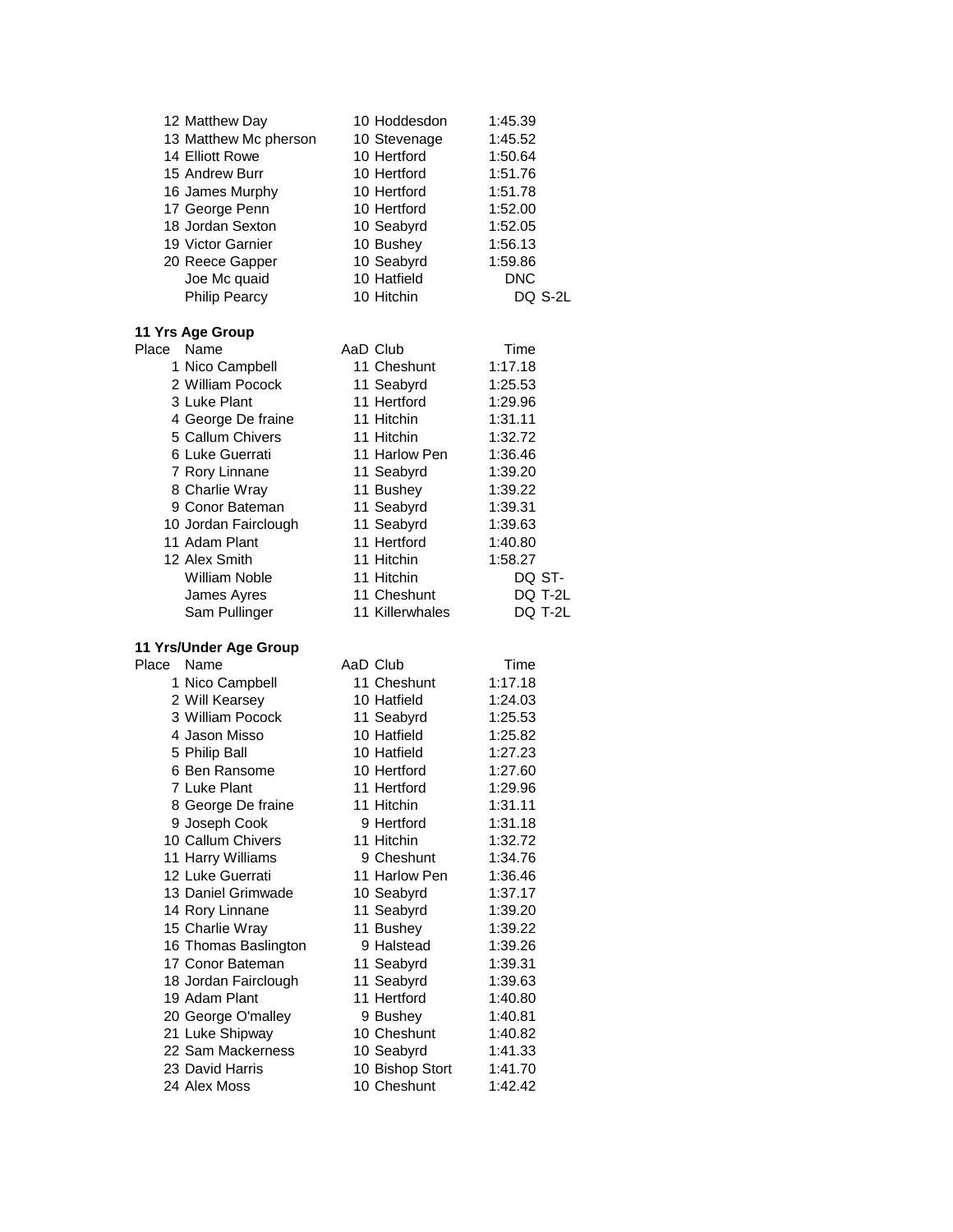| 25 Kieran Goodwin     | 10 Killerwhales | 1:42.57    |          |
|-----------------------|-----------------|------------|----------|
| 26 Daniel Vincent     | 9 Cheshunt      | 1:42.79    |          |
| 27 Brodie Caress      | 10 Hertford     | 1:43.65    |          |
| 28 Matthew Day        | 10 Hoddesdon    | 1:45.39    |          |
| 29 Matthew Mc pherson | 10 Stevenage    | 1:45.52    |          |
| 30 Thomas Weston      | 9 Killerwhales  | 1:49.78    |          |
| 31 Daniel Hall        | 9 Halstead      | 1:50.57    |          |
| 32 Elliott Rowe       | 10 Hertford     | 1:50.64    |          |
| 33 Andrew Burr        | 10 Hertford     | 1:51.76    |          |
| 34 James Murphy       | 10 Hertford     | 1:51.78    |          |
| 35 George Penn        | 10 Hertford     | 1:52.00    |          |
| 36 Jordan Sexton      | 10 Seabyrd      | 1:52.05    |          |
| 37 Jarred Freeman     | 9 Seabyrd       | 1:52.42    |          |
| 38 Fergus M o'mah     | 9 Killerwhales  | 1:53.20    |          |
| 39 Victor Garnier     | 10 Bushey       | 1:56.13    |          |
| 40 Joe Mc cormack     | 9 Seabyrd       | 1:56.28    |          |
| 41 Alex Smith         | 11 Hitchin      | 1:58.27    |          |
| 42 Reece Gapper       | 10 Seabyrd      | 1:59.86    |          |
| 43 Cian Hudson-halsey | 9 Seabyrd       | 2:07.33    |          |
| Joe Mc quaid          | 10 Hatfield     | <b>DNC</b> |          |
| <b>Philip Pearcy</b>  | 10 Hitchin      | DQ S-2L    |          |
| Jack Townend          | 9 Hertford      |            | DQ SL-1L |
| <b>William Noble</b>  | 11 Hitchin      | DQ ST-     |          |
| James Ayres           | 11 Cheshunt     | DQ T-2L    |          |
| Sam Pullinger         | 11 Killerwhales | DQ T-2L    |          |

## **EVENT 3 Girls 12 Yrs/Over 100m Butterfly**

| Place      | Name                  | AaD Club        | Time    |
|------------|-----------------------|-----------------|---------|
|            | 1 Alison Binns        | 12 Bushey       | 1:19.42 |
|            | 2 Ashley Ransome      | 12 Hertford     | 1:20.55 |
|            | 3 Molly Ewins         | 12 Hatfield     | 1:23.78 |
|            | 4 Jessica Wacey       | 12 Bishop Stort | 1:27.80 |
|            | 5 Shelley Hyde        | 12 Hertford     | 1:28.16 |
|            | 6 Gemma Shipway       | 12 Cheshunt     | 1:28.29 |
|            | 7 Madeleine Churchman | 12 Hitchin      | 1:30.81 |
|            | 8 Georgia Read        | 12 Cheshunt     | 1:31.71 |
|            | 9 Alice Garnier       | 12 Bushey       | 1:33.02 |
|            | 10 Georgia Hazell     | 12 Stevenage    | 1:33.77 |
|            | 11 Zoe Hague          | 12 Hitchin      | 1:34.48 |
|            | 12 Rebecca Whyman     | 12 Killerwhales | 1:34.92 |
|            | 13 Amy Taylor         | 12 Seabyrd      | 1:38.26 |
|            | 14 Shavonne Cooper    | 12 Bishop Stort | 1:38.74 |
|            | 15 Georgina Ring      | 12 Seabyrd      | 1:45.94 |
|            | 16 Georgia Andrew     | 12 Harlow Pen   | 1:52.24 |
|            | 13 Yrs Age Group      |                 |         |
| Place Name |                       | AaD Club        | Time    |
|            | 1 Madeleine Brooks    | 13 Hatfield     | 1:18.94 |
|            | 2 Keira Sullivan      | 13 Hoddesdon    | 1:19.01 |
|            | 3 Vikki Malcolm       | 13 Harlow Pen   | 1:20.27 |
|            | 4 Charlotte Barton    | 13 Bishop Stort | 1:22.20 |
|            | 5 Jennifer Seress     | 13 Hitchin      | 1:23.28 |
|            | 6 Amy Sears           | 13 Harlow Pen   | 1:29.30 |
|            | 7 Anna Infante        | 13 Hitchin      | 1:32.12 |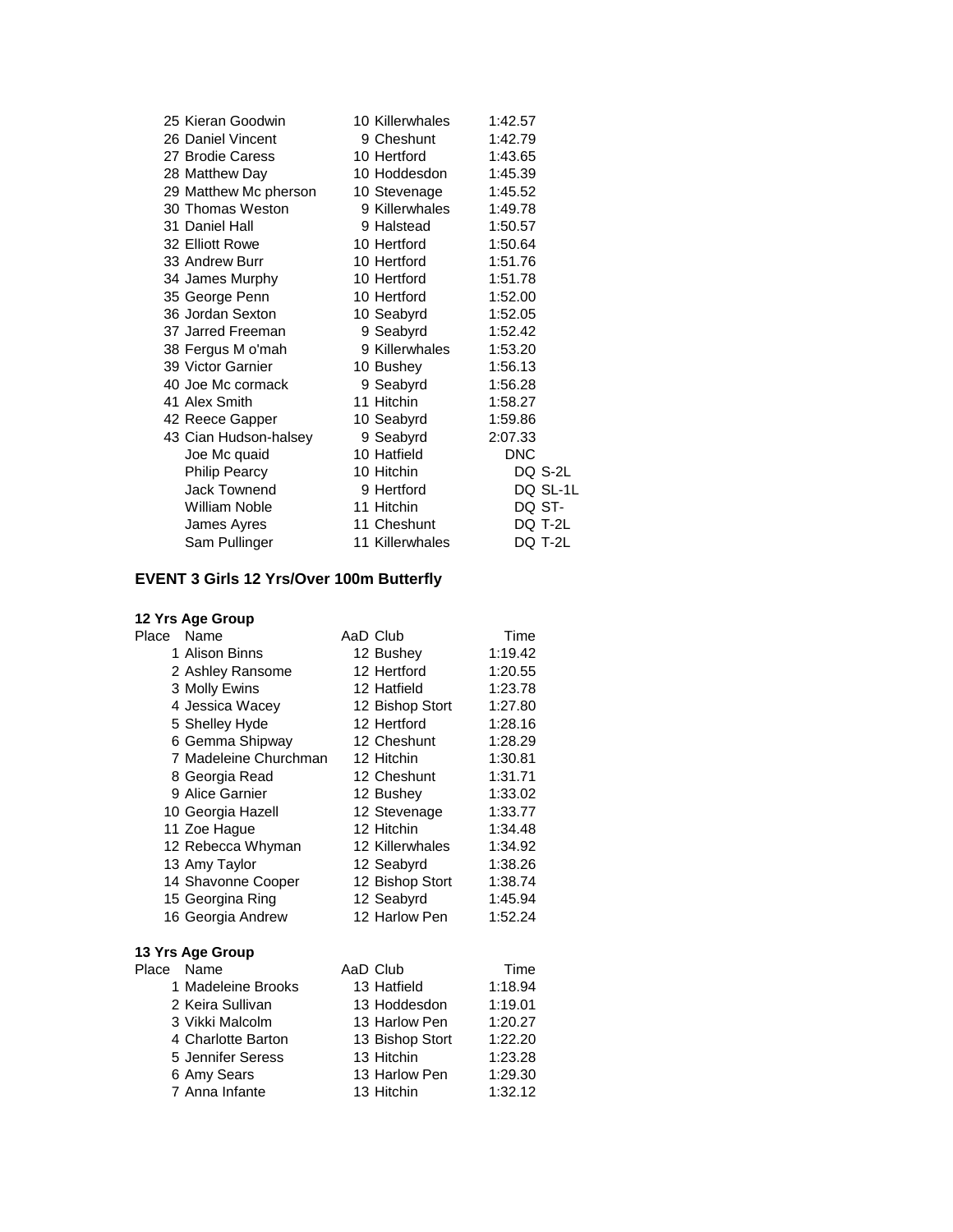|       | 8 Paige Beaumont       | 13 Killerwhales | 1:33.29            |
|-------|------------------------|-----------------|--------------------|
|       | 9 Becky Hagger         | 13 Killerwhales | 1:36.21            |
|       | 10 Kirsty Hawes        | 13 Bushey       | 1:38.14            |
|       | 11 Lauren Broadbent    | 13 Halstead     | 1:38.53            |
|       | 12 Rebecca Wood        | 13 Bushey       | 1:45.73            |
|       | 13 Megan Little        | 13 Killerwhales | 1:46.61            |
|       | 14 Yrs Age Group       |                 |                    |
| Place | Name                   | AaD Club        | Time               |
|       | 1 Kerry Ranger         | 14 Cheshunt     | 1:15.42            |
|       | 2 Judith Stephenson    | 14 Hertford     | 1:18.80            |
|       | 3 Sharn louise Verrier | 14 Hoddesdon    | 1:19.22            |
|       | 4 Rebecca Pritchard    | 14 Hatfield     | 1:20.01            |
|       | <b>Harriet Cook</b>    | 14 Hertford     | <b>DNC</b>         |
|       | 15 Yrs/Over Age Group  |                 |                    |
| Place | Name                   | AaD Club        | Time               |
|       | 1 Katie Quinn          | 16 Hatfield     | 1:13.67            |
|       | 2 Holly Jackson        | 15 Killerwhales | 1:17.26            |
|       | 3 Emma rae Warrington  | 15 Hoddesdon    | 1:18.93            |
|       | 4 Victoria Beaumont    | 17 Killerwhales | 1:27.50            |
|       | 5 Amy Hime             | 16 Killerwhales | 1:28.80            |
|       | <b>Open Age Group</b>  |                 |                    |
| Place | Name                   | AaD Club        | Time               |
|       | 1 Katie Quinn          | 16 Hatfield     | 1:13.67            |
|       | 2 Kerry Ranger         | 14 Cheshunt     | 1:15.42            |
|       | 3 Holly Jackson        | 15 Killerwhales | 1:17.26            |
|       | 4 Judith Stephenson    | 14 Hertford     | 1:18.80            |
|       | 5 Emma rae Warrington  | 15 Hoddesdon    | 1:18.93            |
|       | 6 Madeleine Brooks     | 13 Hatfield     | 1:18.94            |
|       | 7 Keira Sullivan       | 13 Hoddesdon    | 1:19.01            |
|       | 8 Sharn louise Verrier | 14 Hoddesdon    | 1:19.22            |
|       | 9 Alison Binns         | 12 Bushey       | 1:19.42            |
|       | 10 Rebecca Pritchard   | 14 Hatfield     | 1:20.01            |
|       | 11 Vikki Malcolm       | 13 Harlow Pen   | 1:20.27            |
|       | 12 Ashley Ransome      | 12 Hertford     | 1:20.55            |
|       | 13 Charlotte Barton    | 13 Bishop Stort | 1:22.20            |
|       | 14 Jennifer Seress     | 13 Hitchin      | 1:23.28            |
|       | 15 Molly Ewins         | 12 Hatfield     | 1:23.78            |
|       | 16 Victoria Beaumont   | 17 Killerwhales | 1:27.50            |
|       | 17 Jessica Wacey       | 12 Bishop Stort | 1:27.80            |
|       | 18 Shelley Hyde        | 12 Hertford     | 1:28.16            |
|       | 19 Gemma Shipway       | 12 Cheshunt     | 1:28.29            |
|       | 20 Amy Hime            | 16 Killerwhales | 1:28.80            |
|       | 21 Amy Sears           | 13 Harlow Pen   | 1:29.30            |
|       | 22 Madeleine Churchman | 12 Hitchin      | 1:30.81            |
|       | 23 Georgia Read        | 12 Cheshunt     | 1:31.71            |
|       | 24 Anna Infante        | 13 Hitchin      | 1:32.12            |
|       | 25 Alice Garnier       | 12 Bushey       | 1:33.02            |
|       | 26 Paige Beaumont      | 13 Killerwhales | 1:33.29            |
|       | 27 Georgia Hazell      | 12 Stevenage    | 1:33.77            |
|       | 28 Zoe Hague           | 12 Hitchin      | 1:34.48            |
|       | 29 Rebecca Whyman      | 12 Killerwhales | 1:34.92            |
|       | 30 Becky Hagger        | 13 Killerwhales |                    |
|       | 31 Kirsty Hawes        | 13 Bushey       | 1:36.21<br>1:38.14 |
|       |                        |                 |                    |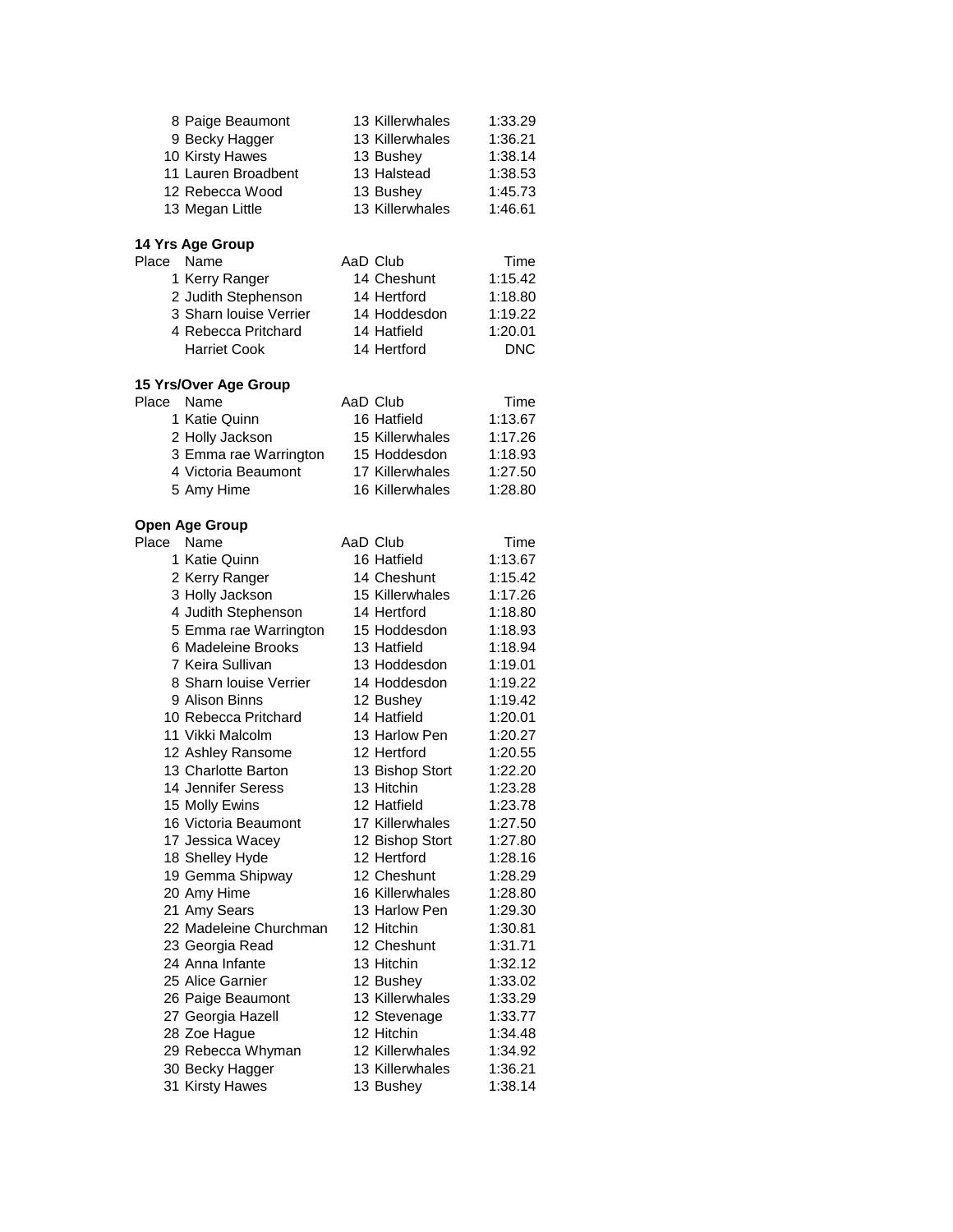| 32 Amy Taylor       | 12 Seabyrd      | 1:38.26 |
|---------------------|-----------------|---------|
| 33 Lauren Broadbent | 13 Halstead     | 1:38.53 |
| 34 Shavonne Cooper  | 12 Bishop Stort | 1:38.74 |
| 35 Rebecca Wood     | 13 Bushey       | 1:45.73 |
| 36 Georgina Ring    | 12 Seabyrd      | 1:45.94 |
| 37 Megan Little     | 13 Killerwhales | 1:46.61 |
| 38 Georgia Andrew   | 12 Harlow Pen   | 1:52.24 |
| <b>Harriet Cook</b> | 14 Hertford     | DNC     |

## **EVENT 4 Boys 12 Yrs/Over 100m Butterfly**

| 12 Yrs Age Group      |                 |            |
|-----------------------|-----------------|------------|
| Place Name            | AaD Club        | Time       |
| 1 Matthew Williams    | 12 Cheshunt     | 1:14.27    |
| 2 Christopher Smith   | 12 Hoddesdon    | 1:31.61    |
| 3 David Moore         | 12 Seabyrd      | 1:38.90    |
| 4 Daniel Pusey        | 12 Seabyrd      | 1:50.53    |
| Philip Murphy         | 12 Hertford     | <b>DNC</b> |
| 13 Yrs Age Group      |                 |            |
| Name<br>Place         | AaD Club        | Time       |
| 1 James Roome         | 13 Killerwhales | 1:14.65    |
| 2 Thomas Hutchison    | 13 Hertford     | 1:15.30    |
| 3 Jake Lloyd          | 13 Bishop Stort | 1:19.30    |
| 4 John Reynolds       | 13 Harlow Pen   | 1:21.76    |
| 5 Ben Ellafi          | 13 Seabyrd      | 1:29.25    |
| 6 Nathan Wilson       | 13 Seabyrd      | 1:42.47    |
| 14 Yrs Age Group      |                 |            |
| Name<br>Place         | AaD Club        | Time       |
| 1 Jack Burchell       | 14 Hitchin      | 1:10.57    |
| 2 Sam Sparks          | 14 Killerwhales | 1:16.07    |
| 3 Joe Lacey           | 14 Stevenage    | 1:17.51    |
| 4 Tom Skingsley       | 14 Killerwhales | 1:21.41    |
| 5 Bradley Turner      | 14 Bishop Stort | 1:21.51    |
| 6 Benjamin Cotton     | 14 Hitchin      | 1:21.92    |
| 7 Callum Bedding      | 14 Hoddesdon    | 1:25.12    |
| 8 Fraser Chivers      | 14 Hitchin      | 1:30.84    |
| 15 Yrs/Over Age Group |                 |            |
| Name<br>Place         | AaD Club        | Time       |
| 1 Jamie Sirett        | 20 Cheshunt     | 1:07.84    |
| 2 Tony Keast          | 17 Hitchin      | 1:11.47    |
| 3 Ben Robins          | 17 Seabyrd      | 1:16.70    |
| 4 Tom Marsland        | 15 Stevenage    | 1:19.45    |
| 5 Paul Sherman        | 15 Killerwhales | 1:27.35    |
| Open Age Group        |                 |            |
| Place<br>Name         | AaD Club        | Time       |
| 1 Jamie Sirett        | 20 Cheshunt     | 1:07.84    |
| 2 Jack Burchell       | 14 Hitchin      | 1:10.57    |
| 3 Tony Keast          | 17 Hitchin      | 1:11.47    |
| 4 Matthew Williams    | 12 Cheshunt     | 1:14.27    |
| 5 James Roome         | 13 Killerwhales | 1:14.65    |
| 6 Thomas Hutchison    | 13 Hertford     | 1:15.30    |
| 7 Sam Sparks          | 14 Killerwhales | 1:16.07    |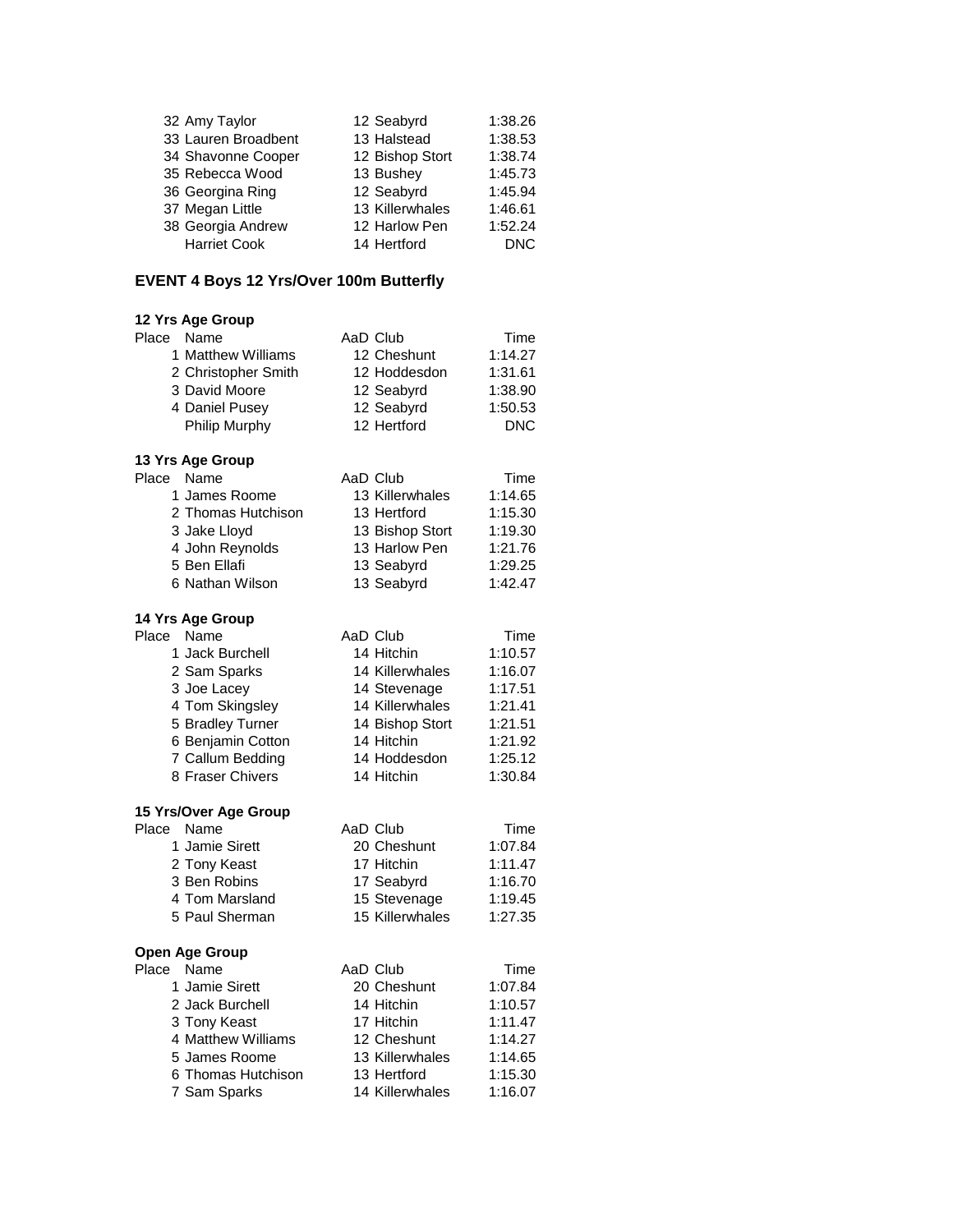| 8 Ben Robins         | 17 Seabyrd      | 1:16.70 |
|----------------------|-----------------|---------|
| 9 Joe Lacey          | 14 Stevenage    | 1:17.51 |
| 10 Jake Lloyd        | 13 Bishop Stort | 1:19.30 |
| 11 Tom Marsland      | 15 Stevenage    | 1:19.45 |
| 12 Tom Skingsley     | 14 Killerwhales | 1:21.41 |
| 13 Bradley Turner    | 14 Bishop Stort | 1:21.51 |
| 14 John Reynolds     | 13 Harlow Pen   | 1:21.76 |
| 15 Benjamin Cotton   | 14 Hitchin      | 1:21.92 |
| 16 Callum Bedding    | 14 Hoddesdon    | 1:25.12 |
| 17 Paul Sherman      | 15 Killerwhales | 1:27.35 |
| 18 Ben Ellafi        | 13 Seabyrd      | 1:29.25 |
| 19 Fraser Chivers    | 14 Hitchin      | 1:30.84 |
| 20 Christopher Smith | 12 Hoddesdon    | 1:31.61 |
| 21 David Moore       | 12 Seabyrd      | 1:38.90 |
| 22 Nathan Wilson     | 13 Seabyrd      | 1:42.47 |
| 23 Daniel Pusey      | 12 Seabyrd      | 1:50.53 |
| Philip Murphy        | 12 Hertford     | DNC     |

### **EVENT 5 Girls 11 Yrs/Under 50m Backstroke**

# **09 Yrs Age Group**

| Name                 |  | Time                                                                                                                                                              |
|----------------------|--|-------------------------------------------------------------------------------------------------------------------------------------------------------------------|
| 1 Ellie Fogg         |  | 44.29                                                                                                                                                             |
| 2 Gabrielle O'brien  |  | 48.67                                                                                                                                                             |
| 3 Elizabeth Whelan   |  | 52.63                                                                                                                                                             |
| 4 Emily O'brien      |  | 52.91                                                                                                                                                             |
| 5 Rebecca Vears      |  | 54.50                                                                                                                                                             |
| 6 Emilia Somers      |  | 55.34                                                                                                                                                             |
| 7 Rhiannon Smith     |  | 56.02                                                                                                                                                             |
| 8 Molly Hague        |  | 59.84                                                                                                                                                             |
| 9 Sarah Holt         |  | 1:02.41                                                                                                                                                           |
| <b>Holly Warwick</b> |  | DNC                                                                                                                                                               |
| <b>Shanie Thomas</b> |  | DNC                                                                                                                                                               |
|                      |  | AaD Club<br>9 Stevenage<br>9 Hertford<br>9 Hatfield<br>9 Hertford<br>9 Bishop Stort<br>9 Hertford<br>9 Hitchin<br>9 Hitchin<br>9 Bushey<br>9 Seabyrd<br>9 Seabyrd |

| Place | Name                  | AaD Club        | Time  |
|-------|-----------------------|-----------------|-------|
|       | 1 Kate Mc quaid       | 10 Hatfield     | 42.55 |
|       | 2 Sophie Thomson      | 10 Hertford     | 43.07 |
|       | 3 Lucy Lapham         | 10 Stevenage    | 43.13 |
|       | 4 Rebecca Freestone   | 10 Hoddesdon    | 43.14 |
|       | 5 Katie Garstang      | 10 Stevenage    | 43.95 |
|       | 6 Alex Faulkner       | 10 Hatfield     | 44.01 |
|       | 7 Honor Rendall       | 10 Halstead     | 44.22 |
|       | 8 Olivia Hazell       | 10 Stevenage    | 44.50 |
|       | 9 Megan Pain          | 10 Hitchin      | 44.90 |
|       | 10 Bethany Baxter     | 10 Hertford     | 45.12 |
|       | 11 Julianne Sullivan  | 10 Cheshunt     | 45.26 |
|       | 12 Elizabeth Barcroft | 10 Hatfield     | 45.88 |
|       | 13 Claudia Stratford  | 10 Killerwhales | 46.39 |
|       | 14 Jeanine Stephenson | 10 Hertford     | 47.51 |
|       | 15 Georgia Mason      | 10 Hitchin      | 47.86 |
|       | 16 Lucy Harbron       | 10 Cheshunt     | 48.45 |
|       | 17 Jessica Dynes      | 10 Hatfield     | 49.27 |
|       | 18 Sophie Rawlinson   | 10 Hertford     | 50.25 |
|       | 19 Kirsty Butt        | 10 Seabyrd      | 50.60 |
|       | 20 Molly Harland      | 10 Bushey       | 50.80 |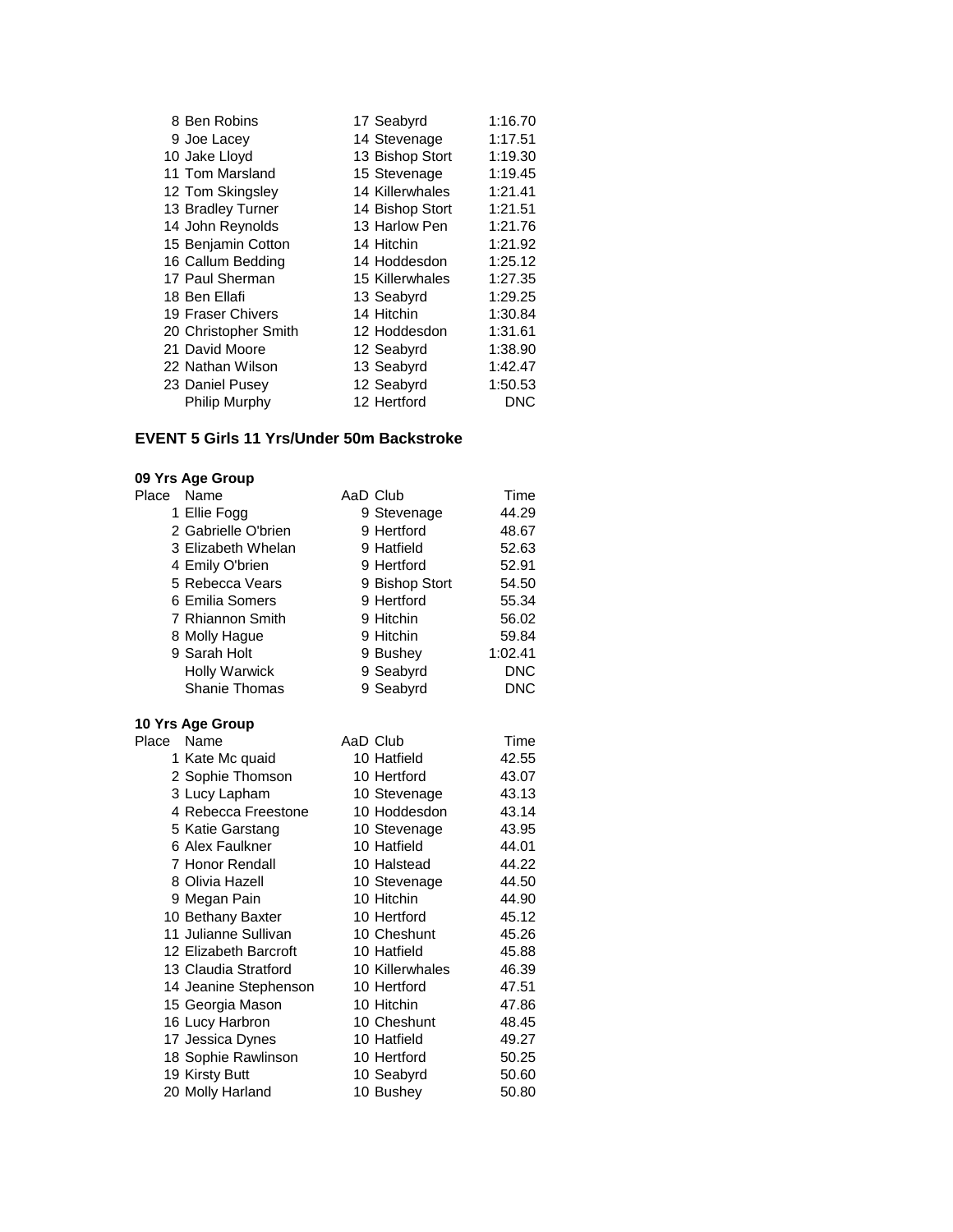|       | 21 Lucy Bonafont         | 10 Hertford     | 52.55      |
|-------|--------------------------|-----------------|------------|
|       | 22 Lisa Murphy           | 10 Killerwhales | 53.11      |
|       | 23 Emma Sandberg         | 10 Killerwhales | 56.85      |
|       | 24 Georgia Fitts         | 10 Cheshunt     | 1:05.03    |
|       | Abbie-mae Finch          | 10 Seabyrd      | <b>DNC</b> |
|       |                          |                 |            |
|       | 11 Yrs Age Group         |                 |            |
| Place | Name                     | AaD Club        | Time       |
|       | 1 Aimi De rosa           | 11 Hertford     | 37.31      |
|       | 2 Robyn Broadbent        | 11 Halstead     | 37.71      |
|       | 3 Kirsty Hamshere        | 11 Stevenage    | 38.01      |
|       | 4 Lily West              | 11 Stevenage    | 38.37      |
|       | 5 Hayley jane Warrington | 11 Hoddesdon    | 38.84      |
|       | 6 Rachael Gunn           | 11 Bishop Stort | 39.30      |
|       | 7 Abby Smith             | 11 Cheshunt     | 39.70      |
|       | 8 Megan Nation           | 11 Stevenage    | 40.10      |
|       | 9 Zoe Buckley            | 11 Stevenage    | 40.92      |
|       | 10 Francesca Bannon      | 11 Hatfield     | 41.21      |
|       | 11 Alex Moor             | 11 Hitchin      | 42.39      |
|       | 12 Sarah Cutts           | 11 Hoddesdon    | 43.70      |
|       | 13 Sarah O'brien         | 11 Hertford     | 43.88      |
|       | 14 Anise Jones           | 11 Hitchin      | 44.27      |
|       | 15 Nicolien Van zwieten  | 11 Stevenage    | 44.49      |
|       | 16 Natalie Wilson        | 11 Seabyrd      | 45.32      |
|       | 17 Jasmine Hind          | 11 Harlow Pen   | 45.80      |
|       | 18 Chloe Richards        | 11 Hoddesdon    | 45.84      |
|       | 19 Alice Infante         | 11 Hitchin      | 46.44      |
|       | 20 Imogen Mead           | 11 Hertford     | 46.54      |
|       | 21 Bethany Fitzsimmons   | 11 Hertford     | 47.23      |
|       | 22 Casey j Ruggles       | 11 Cheshunt     | 47.66      |
|       | 22 Katharine Hood        | 11 Hertford     | 47.66      |
|       | 24 Orianna Frost         | 11 Halstead     | 47.96      |
|       | 25 Jade Taylor           | 11 Seabyrd      | 48.13      |
|       | 26 Rebecca Webb          | 11 Cheshunt     | 51.80      |
|       | 27 Summer Murchinson     | 11 Cheshunt     | 52.95      |
|       | 28 Tia Hudson-halsey     | 11 Seabyrd      | 53.51      |
|       | 29 Ella Rudgely          | 11 Killerwhales | 55.03      |
|       | Amber Taylor             | 11 Seabyrd      | <b>DNC</b> |
|       |                          |                 |            |
|       | 11 Yrs/Under Age Group   |                 |            |
| Place | Name                     | AaD Club        | Time       |
|       | 1 Aimi De rosa           | 11 Hertford     | 37.31      |
|       | 2 Robyn Broadbent        | 11 Halstead     | 37.71      |
|       | 3 Kirsty Hamshere        | 11 Stevenage    | 38.01      |
|       | 4 Lily West              | 11 Stevenage    | 38.37      |
|       | 5 Hayley jane Warrington | 11 Hoddesdon    | 38.84      |
|       | 6 Rachael Gunn           | 11 Bishop Stort | 39.30      |
|       | 7 Abby Smith             | 11 Cheshunt     | 39.70      |
|       | 8 Megan Nation           | 11 Stevenage    | 40.10      |
|       | 9 Zoe Buckley            | 11 Stevenage    | 40.92      |
|       | 10 Francesca Bannon      | 11 Hatfield     | 41.21      |
|       | 11 Alex Moor             | 11 Hitchin      | 42.39      |
|       | 12 Kate Mc quaid         | 10 Hatfield     | 42.55      |
|       | 13 Sophie Thomson        | 10 Hertford     | 43.07      |
|       | 14 Lucy Lapham           | 10 Stevenage    | 43.13      |
|       | 15 Rebecca Freestone     | 10 Hoddesdon    | 43.14      |
|       |                          |                 |            |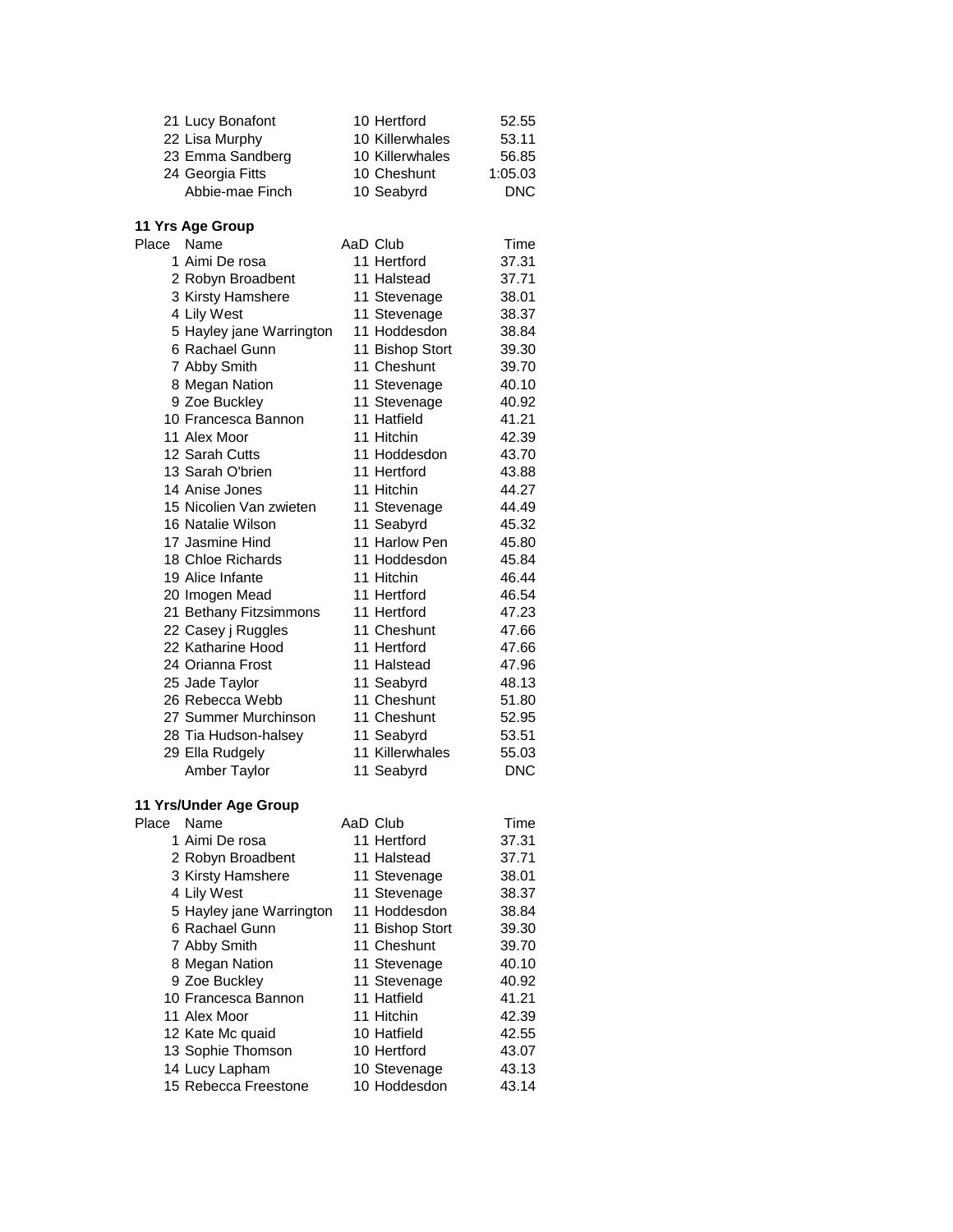| 16 Sarah Cutts          | 11 Hoddesdon    | 43.70      |
|-------------------------|-----------------|------------|
| 17 Sarah O'brien        | 11 Hertford     | 43.88      |
| 18 Katie Garstang       | 10 Stevenage    | 43.95      |
| 19 Alex Faulkner        | 10 Hatfield     | 44.01      |
| 20 Honor Rendall        | 10 Halstead     | 44.22      |
| 21 Anise Jones          | 11 Hitchin      | 44.27      |
| 22 Ellie Fogg           | 9 Stevenage     | 44.29      |
| 23 Nicolien Van zwieten | 11 Stevenage    | 44.49      |
| 24 Olivia Hazell        | 10 Stevenage    | 44.50      |
| 25 Megan Pain           | 10 Hitchin      | 44.90      |
| 26 Bethany Baxter       | 10 Hertford     | 45.12      |
| 27 Julianne Sullivan    | 10 Cheshunt     | 45.26      |
| 28 Natalie Wilson       | 11 Seabyrd      | 45.32      |
| 29 Jasmine Hind         | 11 Harlow Pen   | 45.80      |
| 30 Chloe Richards       | 11 Hoddesdon    | 45.84      |
| 31 Elizabeth Barcroft   | 10 Hatfield     | 45.88      |
| 32 Claudia Stratford    | 10 Killerwhales | 46.39      |
| 33 Alice Infante        | 11 Hitchin      | 46.44      |
| 34 Imogen Mead          | 11 Hertford     | 46.54      |
| 35 Bethany Fitzsimmons  | 11 Hertford     | 47.23      |
| 36 Jeanine Stephenson   | 10 Hertford     | 47.51      |
| 37 Casey j Ruggles      | 11 Cheshunt     | 47.66      |
| 37 Katharine Hood       | 11 Hertford     |            |
|                         |                 | 47.66      |
| 39 Georgia Mason        | 10 Hitchin      | 47.86      |
| 40 Orianna Frost        | 11 Halstead     | 47.96      |
| 41 Jade Taylor          | 11 Seabyrd      | 48.13      |
| 42 Lucy Harbron         | 10 Cheshunt     | 48.45      |
| 43 Gabrielle O'brien    | 9 Hertford      | 48.67      |
| 44 Jessica Dynes        | 10 Hatfield     | 49.27      |
| 45 Sophie Rawlinson     | 10 Hertford     | 50.25      |
| 46 Kirsty Butt          | 10 Seabyrd      | 50.60      |
| 47 Molly Harland        | 10 Bushey       | 50.80      |
| 48 Rebecca Webb         | 11 Cheshunt     | 51.80      |
| 49 Lucy Bonafont        | 10 Hertford     | 52.55      |
| 50 Elizabeth Whelan     | 9 Hatfield      | 52.63      |
| 51 Emily O'brien        | 9 Hertford      | 52.91      |
| 52 Summer Murchinson    | 11 Cheshunt     | 52.95      |
| 53 Lisa Murphy          | 10 Killerwhales | 53.11      |
| 54 Tia Hudson-halsey    | 11 Seabyrd      | 53.51      |
| 55 Rebecca Vears        | 9 Bishop Stort  | 54.50      |
| 56 Ella Rudgely         | 11 Killerwhales | 55.03      |
| 57 Emilia Somers        | 9 Hertford      | 55.34      |
| 58 Rhiannon Smith       | 9 Hitchin       | 56.02      |
| 59 Emma Sandberg        | 10 Killerwhales | 56.85      |
| 60 Molly Hague          | 9 Hitchin       | 59.84      |
| 61 Sarah Holt           | 9 Bushey        | 1:02.41    |
| 62 Georgia Fitts        | 10 Cheshunt     | 1:05.03    |
| <b>Holly Warwick</b>    | 9 Seabyrd       | <b>DNC</b> |
| <b>Shanie Thomas</b>    | 9 Seabyrd       | <b>DNC</b> |
| Abbie-mae Finch         | 10 Seabyrd      | DNC        |
| Amber Taylor            | 11 Seabyrd      | <b>DNC</b> |
|                         |                 |            |

### **EVENT 6 Boys 11 Yrs/Under 50m Backstroke**

| 09 Yrs Age Group |          |      |
|------------------|----------|------|
| Place Name       | AaD Club | Time |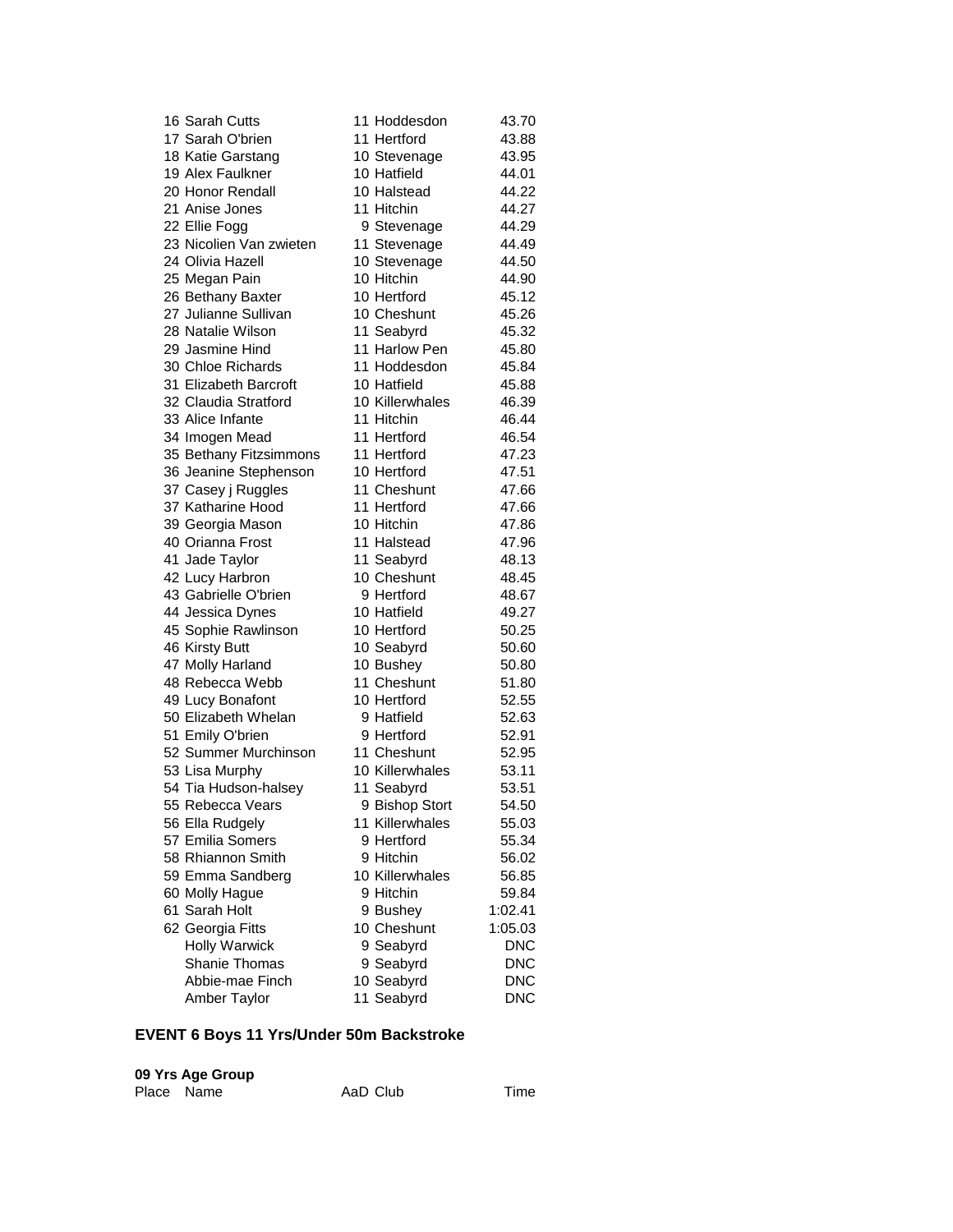|            | 1 Joseph Cook                      | 9 Hertford                | 45.55          |
|------------|------------------------------------|---------------------------|----------------|
|            | 2 Daniel Hall                      | 9 Halstead                | 45.89          |
|            | 3 Thomas Baslington                | 9 Halstead                | 46.38          |
|            | 4 Harry Williams                   | 9 Cheshunt                | 47.86          |
|            | 5 Daniel Hood                      | 9 Hertford                | 48.60          |
|            | 6 George O'malley                  | 9 Bushey                  | 48.96          |
|            | 7 Daniel Vincent                   | 9 Cheshunt                | 49.82          |
|            | 8 Thomas Weston                    | 9 Killerwhales            | 52.44          |
|            | 9 Jarred Freeman                   | 9 Seabyrd                 | 52.98          |
|            | 10 Joe Mc cormack                  | 9 Seabyrd                 | 53.09          |
|            | 11 Fergus M o'mah                  | 9 Killerwhales            | 53.89          |
|            | 12 Cian Hudson-halsey              | 9 Seabyrd                 | 54.65          |
|            | 13 Edward M gowan                  | 9 Cheshunt                | 54.88          |
|            | 14 Jack Townend                    | 9 Hertford                | 55.86          |
|            | 10 Yrs Age Group                   |                           |                |
| Place Name |                                    | AaD Club                  | Time           |
|            | 1 Will Kearsey                     | 10 Hatfield               | 39.79          |
|            | 2 Ben Ransome                      | 10 Hertford               | 41.02          |
|            | 3 Jason Misso                      | 10 Hatfield               | 41.25          |
|            | 4 Joe Mc quaid                     | 10 Hatfield               | 41.90          |
|            | 5 Philip Ball                      | 10 Hatfield               | 42.18          |
|            | 6 Kieran Goodwin                   | 10 Killerwhales           | 43.99          |
|            | 7 David Harris                     | 10 Bishop Stort           | 44.09          |
|            | 8 Daniel Grimwade                  | 10 Seabyrd                | 44.12          |
|            | 9 Sam Mackerness                   | 10 Seabyrd                | 44.25          |
|            | 10 Kieran Raphy                    | 10 Bishop Stort           | 44.37          |
|            | 11 Alex Moss                       | 10 Cheshunt               | 44.83          |
|            | 12 Matthew Mc pherson              | 10 Stevenage              | 45.75          |
|            | 13 Matthew Day                     | 10 Hoddesdon              | 47.25          |
|            | 14 Andrew Burr                     | 10 Hertford               | 48.24          |
|            | 15 Brodie Caress                   | 10 Hertford               | 48.36          |
|            | 16 Luke Shipway                    | 10 Cheshunt               | 48.47          |
|            | 17 Reece Gapper                    | 10 Seabyrd                | 48.65          |
|            | 18 Jordan Sexton                   | 10 Seabyrd                | 49.37          |
|            | 19 Elliott Rowe                    | 10 Hertford               | 50.16          |
|            | 20 James Murphy                    | 10 Hertford               | 53.88          |
|            | 21 Philip Pearcy                   | 10 Hitchin<br>10 Hertford | 54.35          |
|            | 22 George Penn                     |                           | 54.51          |
|            | 11 Yrs Age Group                   |                           |                |
| Place      | Name                               | AaD Club<br>11 Hatfield   | Time<br>34.51  |
|            | 1 Martyn Walton                    | 11 Cheshunt               |                |
|            | 2 Nico Campbell                    |                           | 36.20          |
|            | 3 William Pocock                   | 11 Seabyrd<br>11 Hitchin  | 40.08<br>41.29 |
|            | 4 George De fraine<br>5 Luke Plant | 11 Hertford               | 41.42          |
|            | 6 William Noble                    | 11 Hitchin                |                |
|            | 7 Callum Chivers                   | 11 Hitchin                | 42.98          |
|            | 8 Rory Linnane                     | 11 Seabyrd                | 43.60<br>45.08 |
|            | 9 Luke Guerrati                    | 11 Harlow Pen             | 45.38          |
|            | 10 Conor Bateman                   | 11 Seabyrd                | 45.50          |
|            | 11 Charlie Wray                    | 11 Bushey                 | 46.11          |
|            | 12 Jordan Fairclough               | 11 Seabyrd                | 46.67          |
|            | 13 Adam Plant                      | 11 Hertford               | 46.83          |
|            | 14 Sam Pullinger                   | 11 Killerwhales           | 47.72          |
|            |                                    |                           |                |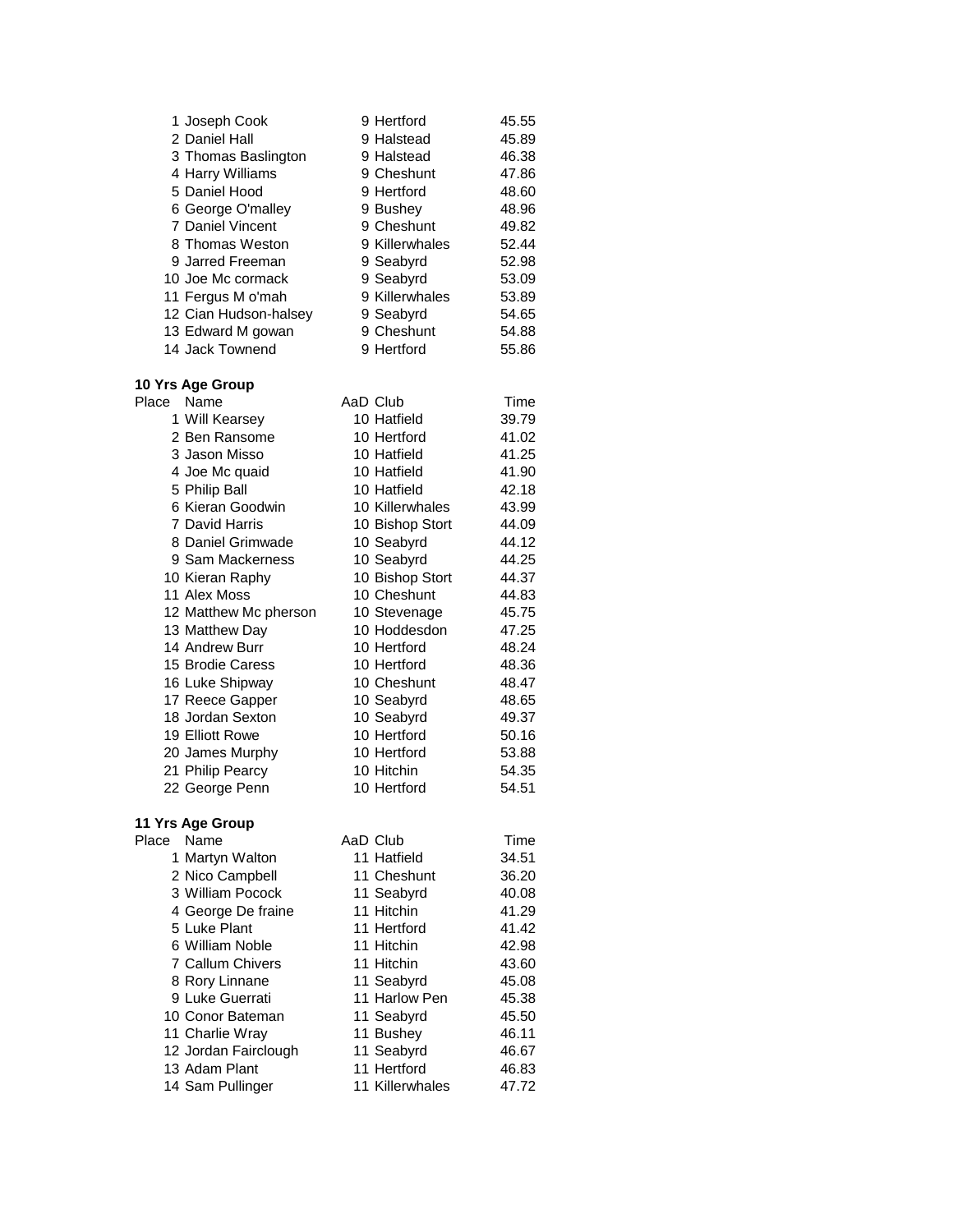| 15 James Ayres                     | 11 Cheshunt             | 49.17 |
|------------------------------------|-------------------------|-------|
| 16 Alex Smith                      | 11 Hitchin              | 51.50 |
|                                    |                         |       |
| 11 Yrs/Under Age Group             |                         | Time  |
| Place<br>Name                      | AaD Club<br>11 Hatfield | 34.51 |
| 1 Martyn Walton<br>2 Nico Campbell | 11 Cheshunt             | 36.20 |
|                                    | 10 Hatfield             | 39.79 |
| 3 Will Kearsey<br>4 William Pocock | 11 Seabyrd              | 40.08 |
| 5 Ben Ransome                      | 10 Hertford             | 41.02 |
| 6 Jason Misso                      | 10 Hatfield             | 41.25 |
| 7 George De fraine                 | 11 Hitchin              | 41.29 |
| 8 Luke Plant                       | 11 Hertford             | 41.42 |
| 9 Joe Mc quaid                     | 10 Hatfield             | 41.90 |
| 10 Philip Ball                     | 10 Hatfield             | 42.18 |
| 11 William Noble                   | 11 Hitchin              | 42.98 |
| 12 Callum Chivers                  | 11 Hitchin              | 43.60 |
| 13 Kieran Goodwin                  | 10 Killerwhales         | 43.99 |
| 14 David Harris                    | 10 Bishop Stort         | 44.09 |
| 15 Daniel Grimwade                 | 10 Seabyrd              | 44.12 |
| 16 Sam Mackerness                  | 10 Seabyrd              | 44.25 |
| 17 Kieran Raphy                    | 10 Bishop Stort         | 44.37 |
| 18 Alex Moss                       | 10 Cheshunt             | 44.83 |
| 19 Rory Linnane                    | 11 Seabyrd              | 45.08 |
| 20 Luke Guerrati                   | 11 Harlow Pen           | 45.38 |
| 21 Conor Bateman                   | 11 Seabyrd              | 45.50 |
| 22 Joseph Cook                     | 9 Hertford              | 45.55 |
| 23 Matthew Mc pherson              | 10 Stevenage            | 45.75 |
| 24 Daniel Hall                     | 9 Halstead              | 45.89 |
| 25 Charlie Wray                    | 11 Bushey               | 46.11 |
| 26 Thomas Baslington               | 9 Halstead              | 46.38 |
| 27 Jordan Fairclough               | 11 Seabyrd              | 46.67 |
| 28 Adam Plant                      | 11 Hertford             | 46.83 |
| 29 Matthew Day                     | 10 Hoddesdon            | 47.25 |
| 30 Sam Pullinger                   | 11 Killerwhales         | 47.72 |
| 31 Harry Williams                  | 9 Cheshunt              | 47.86 |
| 32 Andrew Burr                     | 10 Hertford             | 48.24 |
| 33 Brodie Caress                   | 10 Hertford             | 48.36 |
| 34 Luke Shipway                    | 10 Cheshunt             | 48.47 |
| 35 Daniel Hood                     | 9 Hertford              | 48.60 |
| 36 Reece Gapper                    | 10 Seabyrd              | 48.65 |
| 37 George O'malley                 | 9 Bushey                | 48.96 |
| 38 James Ayres                     | 11 Cheshunt             | 49.17 |
| 39 Jordan Sexton                   | 10 Seabyrd              | 49.37 |
| 40 Daniel Vincent                  | 9 Cheshunt              | 49.82 |
| 41 Elliott Rowe                    | 10 Hertford             | 50.16 |
| 42 Alex Smith                      | 11 Hitchin              | 51.50 |
| 43 Thomas Weston                   | 9 Killerwhales          | 52.44 |
| 44 Jarred Freeman                  | 9 Seabyrd               | 52.98 |
| 45 Joe Mc cormack                  | 9 Seabyrd               | 53.09 |
| 46 James Murphy                    | 10 Hertford             | 53.88 |
| 47 Fergus M o'mah                  | 9 Killerwhales          | 53.89 |
| 48 Philip Pearcy                   | 10 Hitchin              | 54.35 |
| 49 George Penn                     | 10 Hertford             | 54.51 |
| 50 Cian Hudson-halsey              | 9 Seabyrd               | 54.65 |
| 51 Edward M gowan                  | 9 Cheshunt              | 54.88 |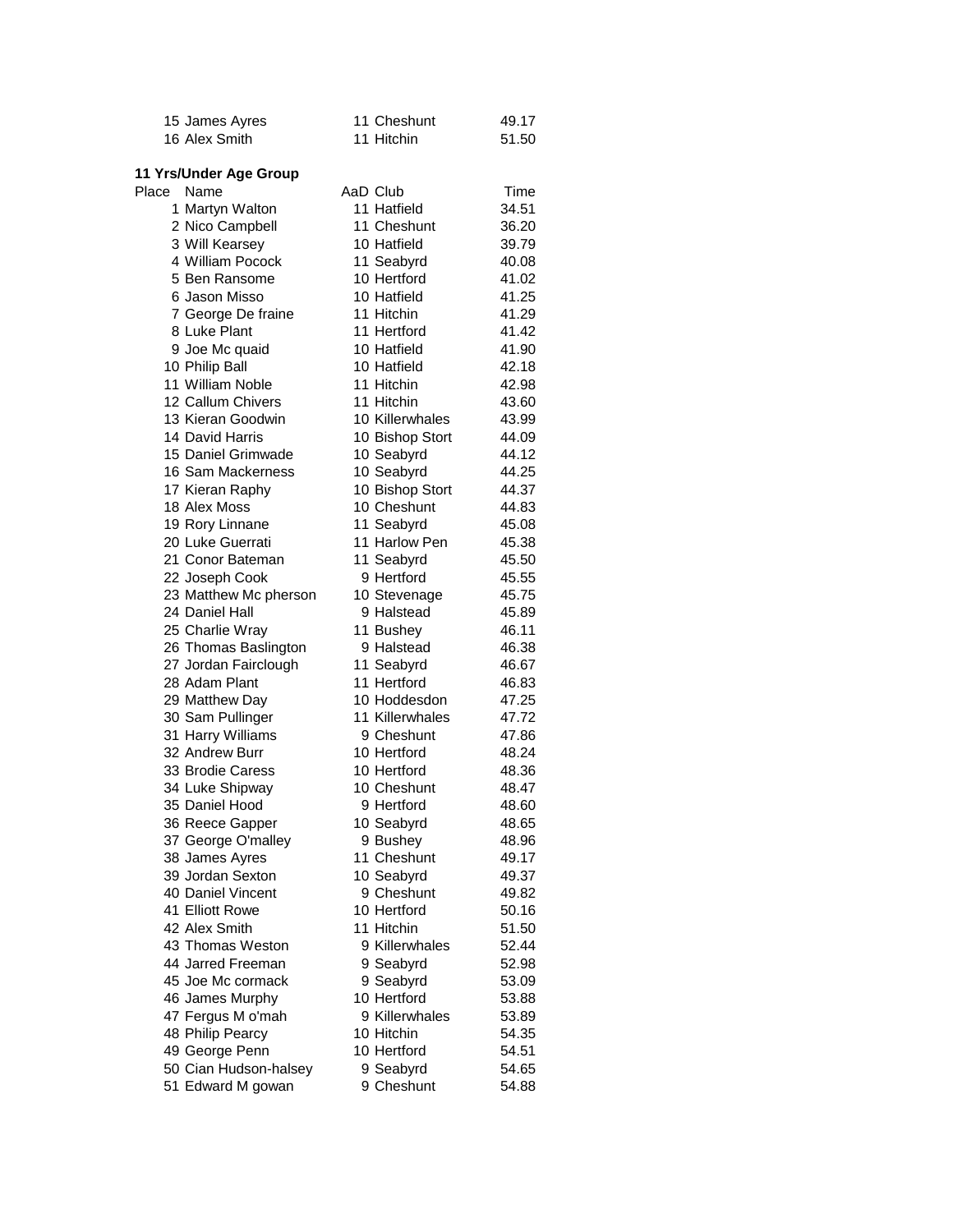Jack Townend 9 Hertford 55.86

### **EVENT 7 Girls 12 Yrs/Over 100m Breaststroke**

| 12 Yrs Age Group       |                 |         |
|------------------------|-----------------|---------|
| Place<br>Name          | AaD Club        | Time    |
| 1 Madeleine Churchman  | 12 Hitchin      | 1:27.68 |
| 2 Shavonne Cooper      | 12 Bishop Stort | 1:31.85 |
| 3 Gemma Shipway        | 12 Cheshunt     | 1:33.40 |
| 4 Ashley Ransome       | 12 Hertford     | 1:34.40 |
| 5 Laura Coffey         | 12 Hatfield     | 1:35.78 |
| 6 Molly Ewins          | 12 Hatfield     | 1:36.60 |
| 7 Zoe Hague            | 12 Hitchin      | 1:36.70 |
| 8 Jessica Wacey        | 12 Bishop Stort | 1:37.02 |
| 8 Katherine Harris     | 12 Bishop Stort | 1:37.02 |
| 10 Georgia Andrew      | 12 Harlow Pen   | 1:37.59 |
| 11 Shelley Hyde        | 12 Hertford     | 1:38.59 |
| 12 Rebecca Whyman      | 12 Killerwhales | 1:39.55 |
| 13 Katie Armitage      | 12 Bushey       | 1:41.74 |
| 14 Kezia Brown         | 12 Bushey       | 1:43.02 |
| 15 Kerry Holt          | 12 Bushey       | 1:44.91 |
| 16 Natasha Kay         | 12 Cheshunt     | 1:52.40 |
| 17 Deborah Wood        | 12 Bushey       | 1:53.66 |
| 18 Amy Taylor          | 12 Seabyrd      | 1:54.07 |
| 19 Georgina Ring       | 12 Seabyrd      | 1:54.93 |
| 20 Bethany Ford        | 12 Killerwhales | 2:25.16 |
|                        |                 |         |
| 13 Yrs Age Group       |                 |         |
| Place<br>Name          | AaD Club        | Time    |
| 1 Katie Burr           | 13 Hertford     | 1:25.11 |
| 2 Rebecca Welch        | 13 Cheshunt     | 1:25.86 |
| 3 Giselle Chauhan      | 13 Hatfield     | 1:29.34 |
| 4 Jennifer Seress      | 13 Hitchin      | 1:31.41 |
| 5 Jessica Waters       | 13 Hoddesdon    | 1:32.41 |
| 6 Keira Sullivan       | 13 Hoddesdon    | 1:34.18 |
| 7 Charlotte Barton     | 13 Bishop Stort | 1:36.08 |
| 8 Vikki Malcolm        | 13 Harlow Pen   | 1:36.10 |
| 9 Lauren Broadbent     | 13 Halstead     | 1:36.14 |
| 10 Anna Infante        | 13 Hitchin      | 1:37.75 |
| 11 Kirsty Hawes        | 13 Bushey       | 1:41.30 |
| 12 Madeleine Brooks    | 13 Hatfield     | 1:41.47 |
| 13 Rebecca Wood        | 13 Bushey       | 1:41.49 |
| 14 Becky Hagger        | 13 Killerwhales | 1:43.38 |
| 15 Paige Beaumont      | 13 Killerwhales | 1:52.91 |
| 16 Megan Little        | 13 Killerwhales | 1:56.45 |
|                        |                 |         |
| 14 Yrs Age Group       |                 |         |
| Place<br>Name          | AaD Club        | Time    |
| 1 Harriet Cook         | 14 Hertford     | 1:22.59 |
| 2 Lucy Crocker         | 14 Stevenage    | 1:28.71 |
| 3 Kerry Ranger         | 14 Cheshunt     | 1:31.64 |
| 4 Sharn louise Verrier | 14 Hoddesdon    | 1:35.75 |
| 5 Christina Harris     | 14 Bishop Stort | 1:37.85 |
| 6 Judith Stephenson    | 14 Hertford     | 1:38.30 |
| Miriam Jones           | 14 Bushey       | DQ T-2L |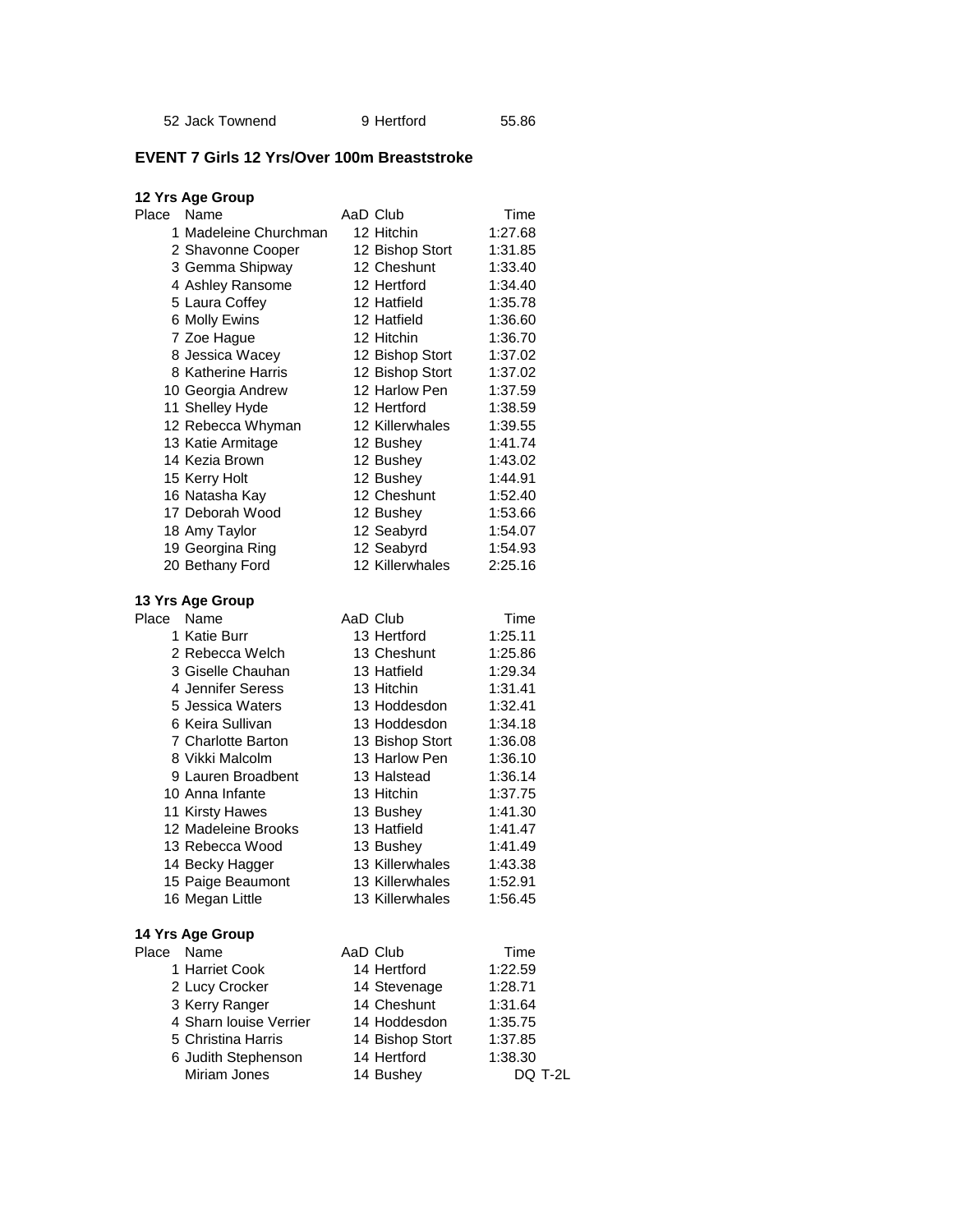# **15 Yrs/Over Age Group**

| Place Name |                       | AaD Club        | Time       |
|------------|-----------------------|-----------------|------------|
|            | 1 Emma rae Warrington | 15 Hoddesdon    | 1:17.25    |
|            | 2 Katie Quinn         | 16 Hatfield     | 1:23.47    |
|            | 3 Samantha Pocock     | 16 Seabyrd      | 1:24.96    |
|            | 4 Victoria Beaumont   | 17 Killerwhales | 1:29.86    |
|            | 5 Amy Hime            | 16 Killerwhales | 1:40.01    |
|            | Holly Jackson         | 15 Killerwhales | <b>DNC</b> |

### **Open Age Group**

| Place<br>Name  |                         | AaD Club        | Time    |
|----------------|-------------------------|-----------------|---------|
|                | 1 Emma rae Warrington   | 15 Hoddesdon    | 1:17.25 |
|                | 2 Harriet Cook          | 14 Hertford     | 1:22.59 |
|                | 3 Katie Quinn           | 16 Hatfield     | 1:23.47 |
|                | 4 Samantha Pocock       | 16 Seabyrd      | 1:24.96 |
| 5 Katie Burr   |                         | 13 Hertford     | 1:25.11 |
|                | 6 Rebecca Welch         | 13 Cheshunt     | 1:25.86 |
|                | 7 Madeleine Churchman   | 12 Hitchin      | 1:27.68 |
|                | 8 Lucy Crocker          | 14 Stevenage    | 1:28.71 |
|                | 9 Giselle Chauhan       | 13 Hatfield     | 1:29.34 |
|                | 10 Victoria Beaumont    | 17 Killerwhales | 1:29.86 |
|                | 11 Jennifer Seress      | 13 Hitchin      | 1:31.41 |
|                | 12 Kerry Ranger         | 14 Cheshunt     | 1:31.64 |
|                | 13 Shavonne Cooper      | 12 Bishop Stort | 1:31.85 |
|                | 14 Jessica Waters       | 13 Hoddesdon    | 1:32.41 |
|                | 15 Gemma Shipway        | 12 Cheshunt     | 1:33.40 |
|                | 16 Keira Sullivan       | 13 Hoddesdon    | 1:34.18 |
|                | 17 Ashley Ransome       | 12 Hertford     | 1:34.40 |
|                | 18 Sharn louise Verrier | 14 Hoddesdon    | 1:35.75 |
|                | 19 Laura Coffey         | 12 Hatfield     | 1:35.78 |
|                | 20 Charlotte Barton     | 13 Bishop Stort | 1:36.08 |
|                | 21 Vikki Malcolm        | 13 Harlow Pen   | 1:36.10 |
|                | 22 Lauren Broadbent     | 13 Halstead     | 1:36.14 |
| 23 Molly Ewins |                         | 12 Hatfield     | 1:36.60 |
| 24 Zoe Hague   |                         | 12 Hitchin      | 1:36.70 |
|                | 25 Jessica Wacey        | 12 Bishop Stort | 1:37.02 |
|                | 25 Katherine Harris     | 12 Bishop Stort | 1:37.02 |
|                | 27 Georgia Andrew       | 12 Harlow Pen   | 1:37.59 |
|                | 28 Anna Infante         | 13 Hitchin      | 1:37.75 |
|                | 29 Christina Harris     | 14 Bishop Stort | 1:37.85 |
|                | 30 Judith Stephenson    | 14 Hertford     | 1:38.30 |
|                | 31 Shelley Hyde         | 12 Hertford     | 1:38.59 |
|                | 32 Rebecca Whyman       | 12 Killerwhales | 1:39.55 |
| 33 Amy Hime    |                         | 16 Killerwhales | 1:40.01 |
|                | 34 Kirsty Hawes         | 13 Bushey       | 1:41.30 |
|                | 35 Madeleine Brooks     | 13 Hatfield     | 1:41.47 |
|                | 36 Rebecca Wood         | 13 Bushey       | 1:41.49 |
|                | 37 Katie Armitage       | 12 Bushey       | 1:41.74 |
|                | 38 Kezia Brown          | 12 Bushey       | 1:43.02 |
|                | 39 Becky Hagger         | 13 Killerwhales | 1:43.38 |
| 40 Kerry Holt  |                         | 12 Bushey       | 1:44.91 |
|                | 41 Natasha Kay          | 12 Cheshunt     | 1:52.40 |
|                | 42 Paige Beaumont       | 13 Killerwhales | 1:52.91 |
|                | 43 Deborah Wood         | 12 Bushey       | 1:53.66 |
| 44 Amy Taylor  |                         | 12 Seabyrd      | 1:54.07 |
|                | 45 Georgina Ring        | 12 Seabyrd      | 1:54.93 |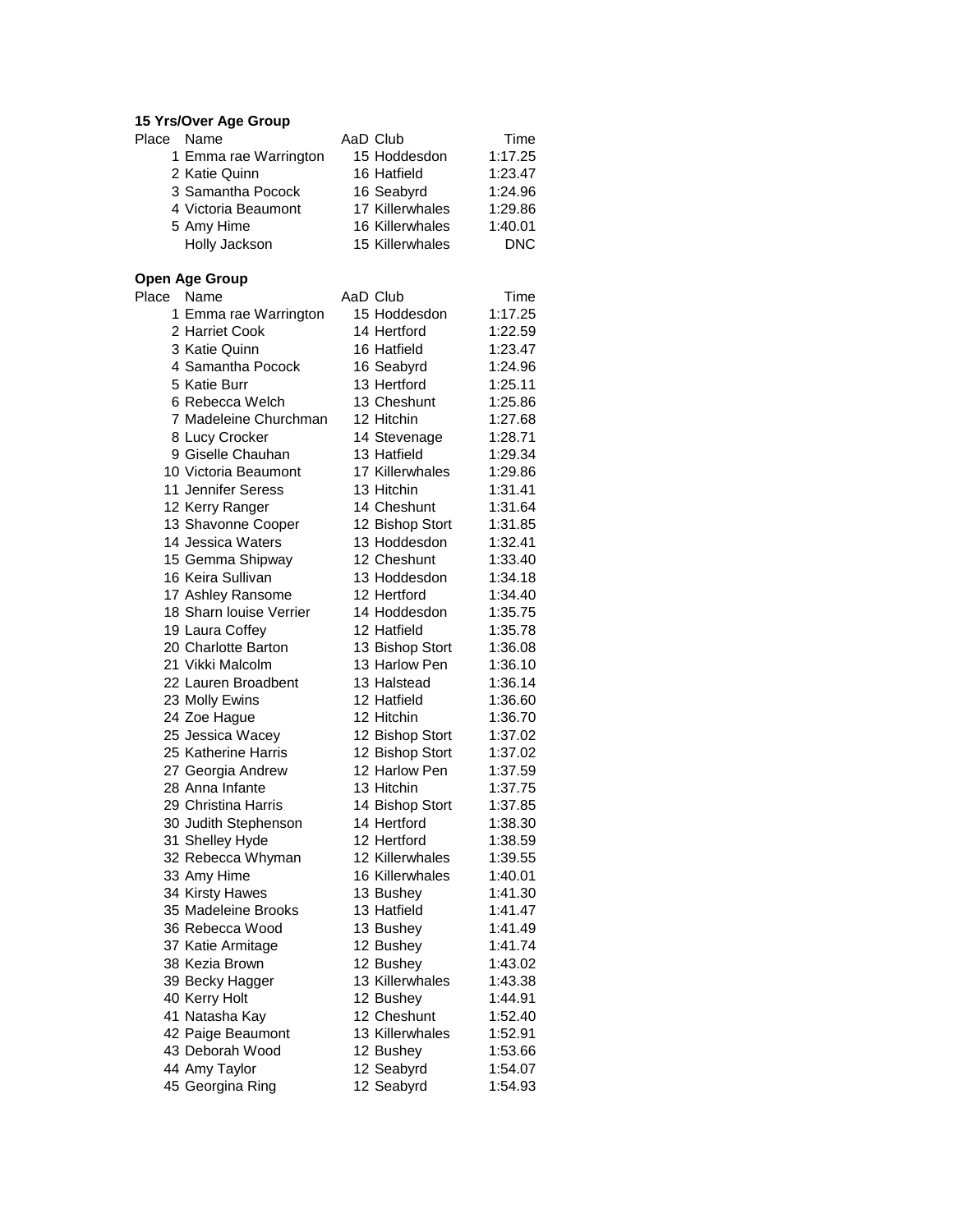| 46 Megan Little | 13 Killerwhales | 1:56.45 |
|-----------------|-----------------|---------|
| 47 Bethany Ford | 12 Killerwhales | 2:25.16 |
| Holly Jackson   | 15 Killerwhales | DNC.    |
| Miriam Jones    | 14 Bushey       | DQ T-2L |

## **EVENT 8 Boys 12 Yrs/Over 100m Breaststroke**

| 12 Yrs Age Group      |                 |         |
|-----------------------|-----------------|---------|
| Place<br>Name         | AaD Club        | Time    |
| 1 Matthew Williams    | 12 Cheshunt     | 1:29.98 |
| 2 Christopher Smith   | 12 Hoddesdon    | 1:32.36 |
| 3 Philip Murphy       | 12 Hertford     | 1:38.89 |
| 4 Jamie Mc pherson    | 12 Stevenage    | 1:40.57 |
| 5 David Moore         | 12 Seabyrd      | 1:43.22 |
| 6 Daniel Pusey        | 12 Seabyrd      | 1:55.54 |
| 13 Yrs Age Group      |                 |         |
| Place Name            | AaD Club        | Time    |
| 1 John Reynolds       | 13 Harlow Pen   | 1:34.40 |
| 2 James Roome         | 13 Killerwhales | 1:34.73 |
| 3 Ben Ellafi          | 13 Seabyrd      | 1:39.34 |
| 4 Ben Fitts           | 13 Cheshunt     | 1:55.09 |
| 14 Yrs Age Group      |                 |         |
| Place<br>Name         | AaD Club        | Time    |
| 1 Jack Noble          | 14 Hitchin      | 1:17.96 |
| 2 Matthew Harris      | 14 Cheshunt     | 1:21.03 |
| 3 Bradley Turner      | 14 Bishop Stort | 1:25.06 |
| 4 Joe Lacey           | 14 Stevenage    | 1:25.64 |
| 5 Sam Sparks          | 14 Killerwhales | 1:30.25 |
| 6 Tom Skingsley       | 14 Killerwhales | 1:34.28 |
| 7 Benjamin Cotton     | 14 Hitchin      | 1:35.71 |
| 8 Callum Bedding      | 14 Hoddesdon    | 1:41.12 |
| 15 Yrs/Over Age Group |                 |         |
| Place<br>Name         | AaD Club        | Time    |
| 1 Tony Keast          | 17 Hitchin      | 1:21.39 |
| 2 Tom Marsland        | 15 Stevenage    | 1:24.52 |
| 3 Luke Parkinson      | 15 Seabyrd      | 1:25.65 |
| 4 Ben King            | 16 Cheshunt     | 1:26.38 |
| 5 Colin Keast         | 18 Hitchin      | 1:26.43 |
| 6 Matthew Barton      | 15 Bishop Stort | 1:32.04 |
| 7 Paul Sherman        | 15 Killerwhales | 1:35.85 |
| <b>Open Age Group</b> |                 |         |
| Name<br>Place         | AaD Club        | Time    |
| 1 Jack Noble          | 14 Hitchin      | 1:17.96 |
| 2 Matthew Harris      | 14 Cheshunt     | 1:21.03 |
| 3 Tony Keast          | 17 Hitchin      | 1:21.39 |
| 4 Tom Marsland        | 15 Stevenage    | 1:24.52 |
| 5 Bradley Turner      | 14 Bishop Stort | 1:25.06 |
| 6 Joe Lacey           | 14 Stevenage    | 1:25.64 |
| 7 Luke Parkinson      | 15 Seabyrd      | 1:25.65 |
| 8 Ben King            | 16 Cheshunt     | 1:26.38 |
| 9 Colin Keast         | 18 Hitchin      | 1:26.43 |
| 10 Matthew Williams   | 12 Cheshunt     | 1:29.98 |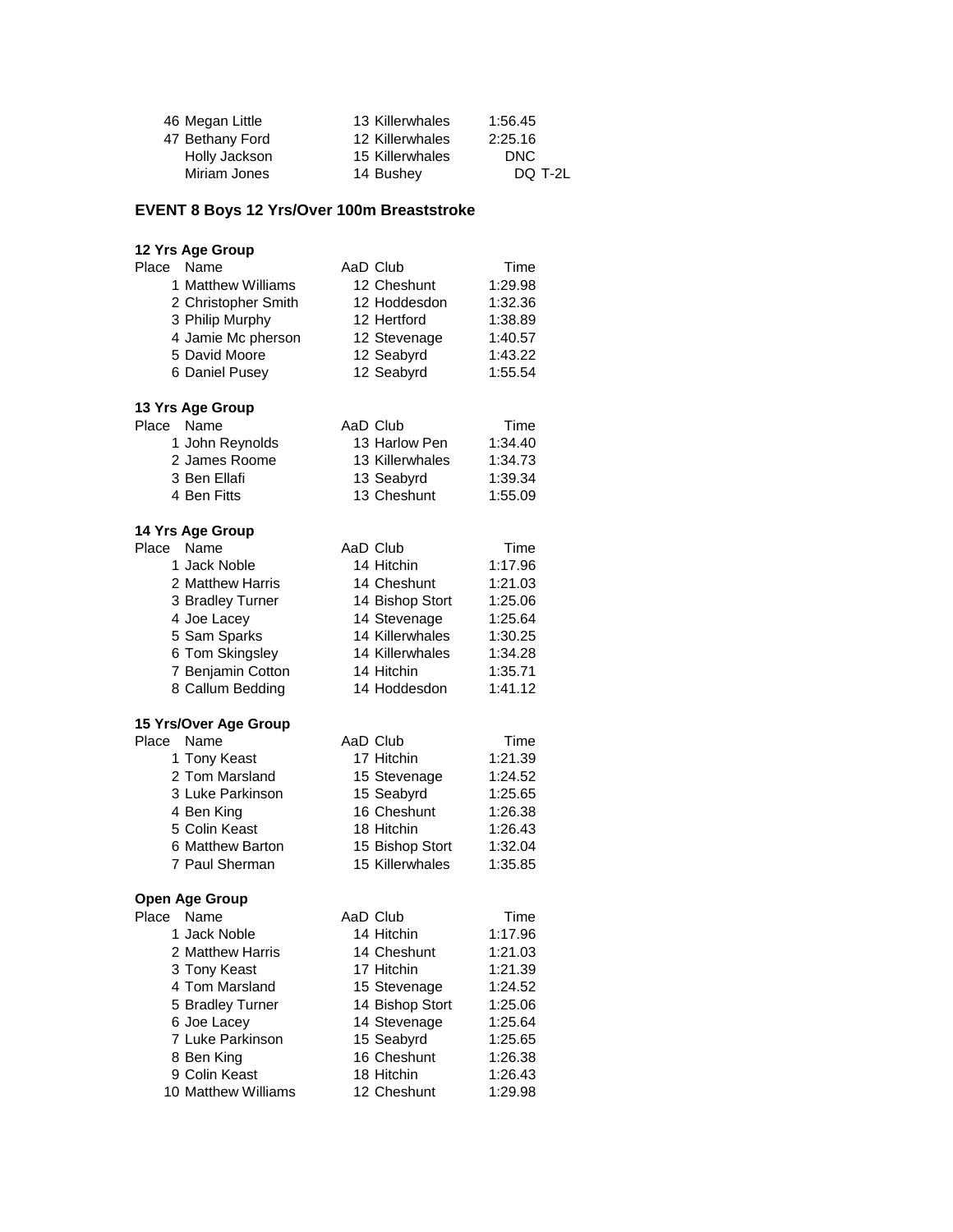| 11 Sam Sparks        | 14 Killerwhales | 1:30.25 |
|----------------------|-----------------|---------|
| 12 Matthew Barton    | 15 Bishop Stort | 1:32.04 |
| 13 Christopher Smith | 12 Hoddesdon    | 1:32.36 |
| 14 Tom Skingsley     | 14 Killerwhales | 1:34.28 |
| 15 John Reynolds     | 13 Harlow Pen   | 1:34.40 |
| 16 James Roome       | 13 Killerwhales | 1:34.73 |
| 17 Benjamin Cotton   | 14 Hitchin      | 1:35.71 |
| 18 Paul Sherman      | 15 Killerwhales | 1:35.85 |
| 19 Philip Murphy     | 12 Hertford     | 1:38.89 |
| 20 Ben Ellafi        | 13 Seabyrd      | 1:39.34 |
| 21 Jamie Mc pherson  | 12 Stevenage    | 1:40.57 |
| 22 Callum Bedding    | 14 Hoddesdon    | 1:41.12 |
| 23 David Moore       | 12 Seabyrd      | 1:43.22 |
| 24 Ben Fitts         | 13 Cheshunt     | 1:55.09 |
| 25 Daniel Pusey      | 12 Seabyrd      | 1:55.54 |

### **EVENT 9 Girls 11 Yrs/Under 50m Freestyle**

#### **09 Yrs Age Group**

| Place | Name                  | AaD Club        | Time       |
|-------|-----------------------|-----------------|------------|
|       | 1 Ellie Fogg          | 9 Stevenage     | 37.55      |
|       | 2 Ella Bartram        | 9 Hertford      | 41.07      |
|       | 3 Gabrielle O'brien   | 9 Hertford      | 42.48      |
|       | 4 Shanie Thomas       | 9 Seabyrd       | 44.42      |
|       | 5 Rebecca Vears       | 9 Bishop Stort  | 44.63      |
|       | 6 Holly Warwick       | 9 Seabyrd       | 45.78      |
|       | 7 Elizabeth Whelan    | 9 Hatfield      | 45.84      |
|       | 8 Emilia Somers       | 9 Hertford      | 47.35      |
|       | 9 Rhiannon Smith      | 9 Hitchin       | 51.62      |
|       | 10 Chiara Brown       | 9 Bushey        | 52.23      |
|       | 11 Sarah Holt         | 9 Bushey        | 54.79      |
|       | 12 Molly Hague        | 9 Hitchin       | 55.92      |
|       | 13 Emily O'brien      | 9 Hertford      | 57.62      |
|       | Demi Winton           | 9 Seabyrd       | <b>DNC</b> |
|       | 10 Yrs Age Group      |                 |            |
| Place | Name                  | AaD Club        | Time       |
|       | 1 Sophie Thomson      | 10 Hertford     | 33.70      |
|       | 2 Lucy Lapham         | 10 Stevenage    | 36.25      |
|       | 3 Julianne Sullivan   | 10 Cheshunt     | 36.26      |
|       | 4 Rebecca Freestone   | 10 Hoddesdon    | 37.11      |
|       | 5 Kate Mc quaid       | 10 Hatfield     | 37.18      |
|       | 6 Elizabeth Barcroft  | 10 Hatfield     | 37.22      |
|       | 7 Megan Pain          | 10 Hitchin      | 37.68      |
|       | 8 Olivia Hazell       | 10 Stevenage    | 37.70      |
|       | 9 Honor Rendall       | 10 Halstead     | 38.08      |
|       | 10 Katie Garstang     | 10 Stevenage    | 38.25      |
|       | 11 Bethany Baxter     | 10 Hertford     | 38.43      |
|       | 12 Jeanine Stephenson | 10 Hertford     | 39.82      |
|       | 13 Georgia Mason      | 10 Hitchin      | 40.37      |
|       | 14 Alex Faulkner      | 10 Hatfield     | 40.47      |
|       | 15 Claudia Stratford  | 10 Killerwhales | 40.53      |

16 Kerry Lander 10 Stevenage 41.55 17 Lucy Harbron 10 Cheshunt 42.14 18 Wade Evans 10 Cheshunt 42.27<br>19 Lisa Murphy 10 Killerwhales 42.62

19 Lisa Murphy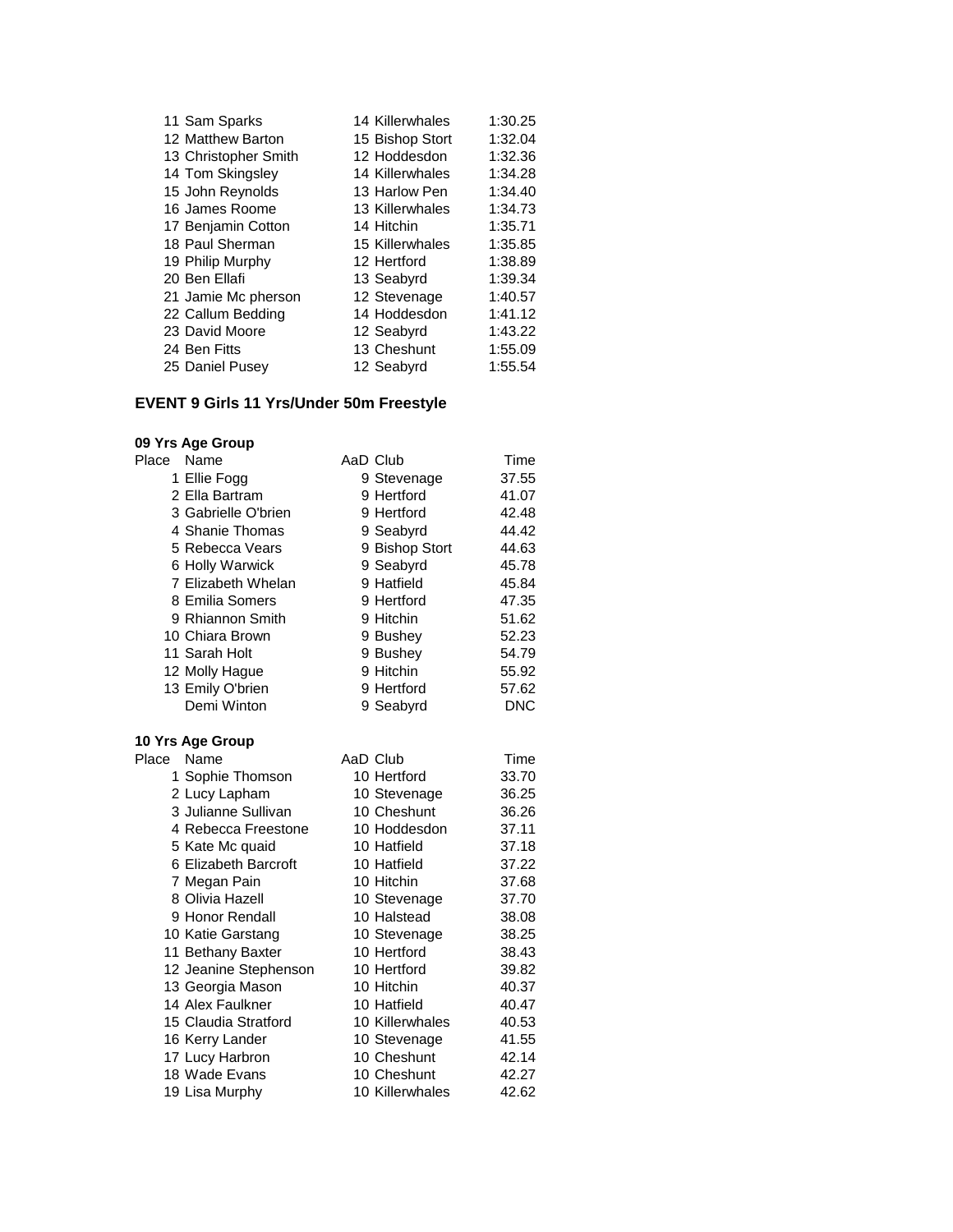|       | 20 Sophie Rawlinson                    | 10 Hertford               | 42.80          |
|-------|----------------------------------------|---------------------------|----------------|
|       | 21 Kirsty Butt                         | 10 Seabyrd                | 43.17          |
|       | 22 Jessica Dynes                       | 10 Hatfield               | 43.29          |
|       | 23 Molly Harland                       | 10 Bushey                 | 45.13          |
|       | 24 Lucy Bonafont                       | 10 Hertford               | 45.26          |
|       | 25 Abbie-mae Finch                     | 10 Seabyrd                | 45.55          |
|       | 26 Emma Sandberg                       | 10 Killerwhales           | 47.86          |
|       | 27 Marva Khoshan                       | 10 Seabyrd                | 49.06          |
|       | 28 Billie Willicombe                   | 10 Cheshunt               | 52.04          |
|       | 29 Georgia Fitts                       | 10 Cheshunt               | 1:04.37        |
|       | Emma Cody                              | 10 Seabyrd                | <b>DNC</b>     |
|       | 11 Yrs Age Group                       |                           |                |
| Place | Name                                   | AaD Club                  | Time           |
|       | 1 Hayley jane Warrington               | 11 Hoddesdon              | 32.79          |
|       | 2 Rachael Gunn                         | 11 Bishop Stort           | 32.91          |
|       | 3 Megan Nation                         | 11 Stevenage              | 32.93          |
|       | 4 Robyn Broadbent                      | 11 Halstead               | 33.10          |
|       | 5 Abby Smith                           | 11 Cheshunt               | 33.75          |
|       | 6 Kirsty Hamshere                      | 11 Stevenage              | 34.09          |
|       | 7 Lily West                            | 11 Stevenage              | 34.10          |
|       | 8 Aimi De rosa                         | 11 Hertford               | 34.78          |
|       | 9 Zoe Buckley                          | 11 Stevenage              | 35.30          |
|       | 10 Natalie Wilson                      | 11 Seabyrd                | 36.35          |
|       | 11 Sarah Cutts                         | 11 Hoddesdon              | 36.51          |
|       | 11 Grace Miles                         | 11 Bushey                 | 36.51          |
|       | 13 Anise Jones                         | 11 Hitchin                | 36.64          |
|       | 14 Sarah O'brien                       | 11 Hertford               | 37.27          |
|       | 15 Nicolien Van zwieten                | 11 Stevenage              | 37.92          |
|       | 16 Bethany Fitzsimmons                 | 11 Hertford               | 37.98          |
|       | 17 Chloe Richards                      | 11 Hoddesdon              | 38.29          |
|       | 18 Jasmine Hind                        | 11 Harlow Pen             | 38.56          |
|       | 19 Francesca Bannon                    | 11 Hatfield               | 39.00          |
|       | 20 Katharine Hood                      | 11 Hertford               | 39.61          |
|       | 21 Orianna Frost                       | 11 Halstead               | 39.69          |
|       | 22 Casey j Ruggles                     | 11 Cheshunt               | 39.77          |
|       | 23 Alice Infante                       | 11 Hitchin                | 40.75          |
|       | 24 Jade Taylor                         | 11 Seabyrd                | 41.06          |
|       | 25 Rebecca Webb                        | 11 Cheshunt               | 41.81          |
|       | 26 Summer Murchinson                   | 11 Cheshunt               | 43.25          |
|       | 27 Imogen Mead<br>28 Tia Hudson-halsey | 11 Hertford<br>11 Seabyrd | 43.82<br>44.51 |
|       | 29 Ella Rudgely                        | 11 Killerwhales           | 47.73          |
|       | Amber Taylor                           | 11 Seabyrd                | DNC            |
|       | Alex Moor                              | 11 Hitchin                | DQ ST-         |
|       |                                        |                           |                |

# **11 Yrs/Under Age Group**

| Place | Name                     | AaD Club |                 | Time  |
|-------|--------------------------|----------|-----------------|-------|
|       | 1 Hayley jane Warrington |          | 11 Hoddesdon    | 32.79 |
|       | 2 Rachael Gunn           |          | 11 Bishop Stort | 32.91 |
|       | 3 Megan Nation           |          | 11 Stevenage    | 32.93 |
|       | 4 Robyn Broadbent        |          | 11 Halstead     | 33.10 |
|       | 5 Sophie Thomson         |          | 10 Hertford     | 33.70 |
|       | 6 Abby Smith             |          | 11 Cheshunt     | 33.75 |
|       | 7 Kirsty Hamshere        |          | 11 Stevenage    | 34.09 |
|       | 8 Lily West              |          | 11 Stevenage    | 34.10 |
|       |                          |          |                 |       |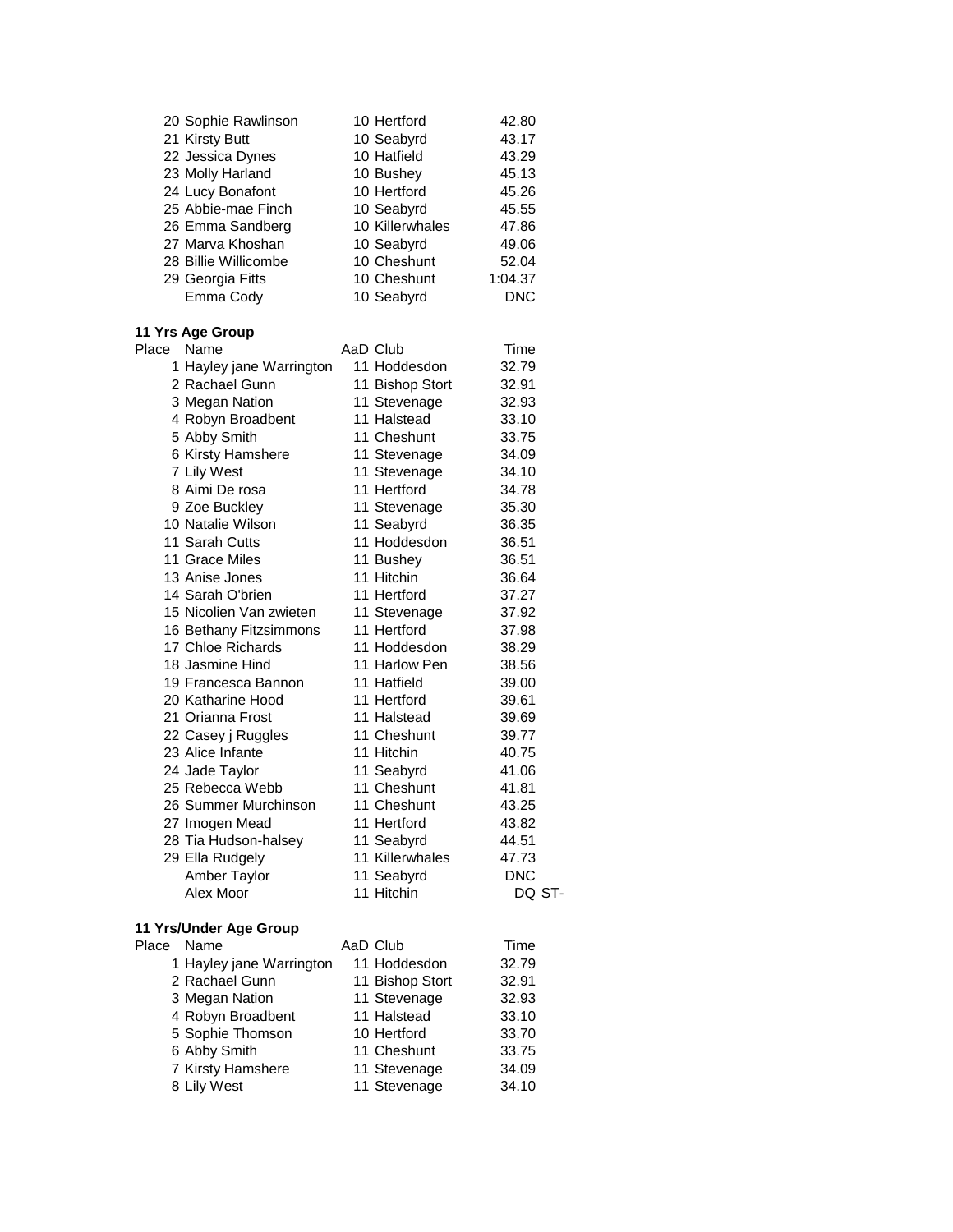| 9 Almi De rosa          | 11 Hertrord     | 34.78 |
|-------------------------|-----------------|-------|
| 10 Zoe Buckley          | 11 Stevenage    | 35.30 |
| 11 Lucy Lapham          | 10 Stevenage    | 36.25 |
| 12 Julianne Sullivan    | 10 Cheshunt     | 36.26 |
| 13 Natalie Wilson       | 11 Seabyrd      | 36.35 |
| 14 Sarah Cutts          | 11 Hoddesdon    | 36.51 |
| 14 Grace Miles          | 11 Bushey       | 36.51 |
| 16 Anise Jones          | 11 Hitchin      | 36.64 |
| 17 Rebecca Freestone    | 10 Hoddesdon    | 37.11 |
| 18 Kate Mc quaid        | 10 Hatfield     | 37.18 |
| 19 Elizabeth Barcroft   | 10 Hatfield     | 37.22 |
| 20 Sarah O'brien        | 11 Hertford     | 37.27 |
| 21 Ellie Fogg           | 9 Stevenage     | 37.55 |
| 22 Megan Pain           | 10 Hitchin      | 37.68 |
| 23 Olivia Hazell        | 10 Stevenage    | 37.70 |
| 24 Nicolien Van zwieten | 11 Stevenage    | 37.92 |
| 25 Bethany Fitzsimmons  | 11 Hertford     | 37.98 |
| 26 Honor Rendall        | 10 Halstead     | 38.08 |
| 27 Katie Garstang       | 10 Stevenage    | 38.25 |
| 28 Chloe Richards       | 11 Hoddesdon    | 38.29 |
| 29 Bethany Baxter       | 10 Hertford     | 38.43 |
| 30 Jasmine Hind         | 11 Harlow Pen   | 38.56 |
| 31 Francesca Bannon     | 11 Hatfield     | 39.00 |
| 32 Katharine Hood       | 11 Hertford     | 39.61 |
| 33 Orianna Frost        | 11 Halstead     | 39.69 |
| 34 Casey j Ruggles      | 11 Cheshunt     | 39.77 |
| 35 Jeanine Stephenson   | 10 Hertford     | 39.82 |
| 36 Georgia Mason        | 10 Hitchin      | 40.37 |
| 37 Alex Faulkner        | 10 Hatfield     | 40.47 |
| 38 Claudia Stratford    | 10 Killerwhales | 40.53 |
| 39 Alice Infante        | 11 Hitchin      | 40.75 |
| 40 Jade Taylor          | 11 Seabyrd      | 41.06 |
| 41 Ella Bartram         | 9 Hertford      | 41.07 |
| 42 Kerry Lander         | 10 Stevenage    | 41.55 |
| 43 Rebecca Webb         | 11 Cheshunt     | 41.81 |
| 44 Lucy Harbron         | 10 Cheshunt     | 42.14 |
| 45 Wade Evans           | 10 Cheshunt     | 42.27 |
| 46 Gabrielle O'brien    | 9 Hertford      | 42.48 |
| 47 Lisa Murphy          | 10 Killerwhales | 42.62 |
| 48 Sophie Rawlinson     | 10 Hertford     | 42.80 |
| 49 Kirsty Butt          | 10 Seabyrd      | 43.17 |
| 50 Summer Murchinson    | 11 Cheshunt     | 43.25 |
| 51 Jessica Dynes        | 10 Hatfield     | 43.29 |
| 52 Imogen Mead          | 11 Hertford     | 43.82 |
| 53 Shanie Thomas        | 9 Seabyrd       | 44.42 |
| 54 Tia Hudson-halsey    | 11 Seabyrd      | 44.51 |
| 55 Rebecca Vears        | 9 Bishop Stort  | 44.63 |
| 56 Molly Harland        | 10 Bushey       | 45.13 |
| 57 Lucy Bonafont        | 10 Hertford     | 45.26 |
| 58 Abbie-mae Finch      | 10 Seabyrd      | 45.55 |
| 59 Holly Warwick        | 9 Seabyrd       | 45.78 |
| 60 Elizabeth Whelan     | 9 Hatfield      | 45.84 |
| 61 Emilia Somers        | 9 Hertford      | 47.35 |
| 62 Ella Rudgely         | 11 Killerwhales | 47.73 |
| 63 Emma Sandberg        | 10 Killerwhales | 47.86 |
| 64 Marva Khoshan        | 10 Seabyrd      | 49.06 |
|                         |                 |       |

| 9 Aimi De rosa                    | 11 Hertford     | 34.78 |
|-----------------------------------|-----------------|-------|
| 10 Zoe Buckley                    | 11 Stevenage    | 35.30 |
| 1 Lucy Lapham                     | 10 Stevenage    | 36.25 |
| 2 Julianne Sullivan               | 10 Cheshunt     | 36.26 |
| 3 Natalie Wilson                  | 11 Seabyrd      | 36.35 |
| 4 Sarah Cutts                     | 11 Hoddesdon    | 36.51 |
| 4 Grace Miles                     | 11 Bushey       | 36.51 |
| 6 Anise Jones                     | 11 Hitchin      | 36.64 |
| 7 Rebecca Freestone               | 10 Hoddesdon    | 37.11 |
| 8 Kate Mc quaid                   | 10 Hatfield     | 37.18 |
| 9 Elizabeth Barcroft              | 10 Hatfield     | 37.22 |
| 20 Sarah O'brien                  | 11 Hertford     | 37.27 |
| 21 Ellie Fogg                     | 9 Stevenage     | 37.55 |
|                                   | 10 Hitchin      | 37.68 |
| 22 Megan Pain<br>23 Olivia Hazell |                 |       |
|                                   | 10 Stevenage    | 37.70 |
| 24 Nicolien Van zwieten           | 11 Stevenage    | 37.92 |
| 25 Bethany Fitzsimmons            | 11 Hertford     | 37.98 |
| 26 Honor Rendall                  | 10 Halstead     | 38.08 |
| 27 Katie Garstang                 | 10 Stevenage    | 38.25 |
| 28 Chloe Richards                 | 11 Hoddesdon    | 38.29 |
| 29 Bethany Baxter                 | 10 Hertford     | 38.43 |
| 30 Jasmine Hind                   | 11 Harlow Pen   | 38.56 |
| 31 Francesca Bannon               | 11 Hatfield     | 39.00 |
| 32 Katharine Hood                 | 11 Hertford     | 39.61 |
| 33 Orianna Frost                  | 11 Halstead     | 39.69 |
| 34 Casey j Ruggles                | 11 Cheshunt     | 39.77 |
| 35 Jeanine Stephenson             | 10 Hertford     | 39.82 |
| 36 Georgia Mason                  | 10 Hitchin      | 40.37 |
| 37 Alex Faulkner                  | 10 Hatfield     | 40.47 |
| <b>88 Claudia Stratford</b>       | 10 Killerwhales | 40.53 |
| 39 Alice Infante                  | 11 Hitchin      | 40.75 |
| 10 Jade Taylor                    | 11 Seabyrd      | 41.06 |
| 11 Ella Bartram                   | 9 Hertford      | 41.07 |
| 12 Kerry Lander                   | 10 Stevenage    | 41.55 |
| 13 Rebecca Webb                   | 11 Cheshunt     | 41.81 |
| 44 Lucy Harbron                   | 10 Cheshunt     | 42.14 |
| 15 Wade Evans                     | 10 Cheshunt     | 42.27 |
| <b>16 Gabrielle O'brien</b>       | 9 Hertford      | 42.48 |
| 17 Lisa Murphy                    | 10 Killerwhales | 42.62 |
| <b>18 Sophie Rawlinson</b>        | 10 Hertford     | 42.80 |
| 19 Kirsty Butt                    | 10 Seabyrd      | 43.17 |
| 60 Summer Murchinson              | 11 Cheshunt     | 43.25 |
| 51 Jessica Dynes                  | 10 Hatfield     | 43.29 |
| 52 Imogen Mead                    | 11 Hertford     | 43.82 |
| 53 Shanie Thomas                  | 9 Seabyrd       | 44.42 |
| 54 Tia Hudson-halsey              | 11 Seabyrd      | 44.51 |
| 55 Rebecca Vears                  | 9 Bishop Stort  | 44.63 |
| 6 Molly Harland                   | 10 Bushey       | 45.13 |
| 57 Lucy Bonafont                  | 10 Hertford     | 45.26 |
| 68 Abbie-mae Finch                | 10 Seabyrd      | 45.55 |
| 59 Holly Warwick                  | 9 Seabyrd       | 45.78 |
| 60 Elizabeth Whelan               | 9 Hatfield      | 45.84 |
| 61 Emilia Somers                  | 9 Hertford      | 47.35 |
| 62 Ella Rudgely                   | 11 Killerwhales | 47.73 |
| 63 Emma Sandberg                  | 10 Killerwhales | 47.86 |
| 64 Marva Khoshan                  | 10 Seabyrd      | 49.06 |
|                                   |                 |       |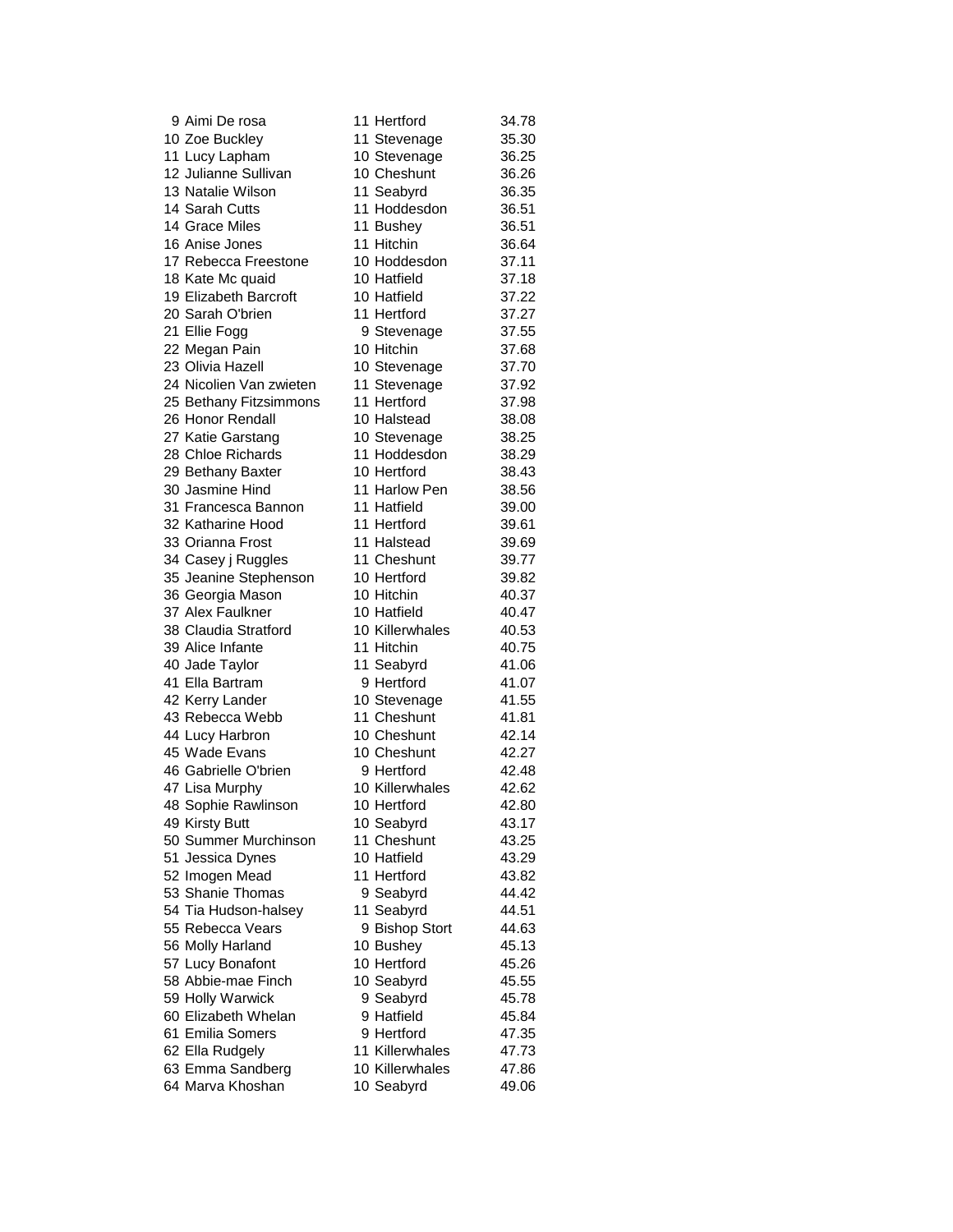| 65 Rhiannon Smith    | 9 Hitchin   | 51.62      |
|----------------------|-------------|------------|
| 66 Billie Willicombe | 10 Cheshunt | 52.04      |
| 67 Chiara Brown      | 9 Bushey    | 52.23      |
| 68 Sarah Holt        | 9 Bushey    | 54.79      |
| 69 Molly Hague       | 9 Hitchin   | 55.92      |
| 70 Emily O'brien     | 9 Hertford  | 57.62      |
| 71 Georgia Fitts     | 10 Cheshunt | 1:04.37    |
| Demi Winton          | 9 Seabyrd   | <b>DNC</b> |
| Amber Taylor         | 11 Seabyrd  | <b>DNC</b> |
| Emma Cody            | 10 Seabyrd  | <b>DNC</b> |
| Alex Moor            | 11 Hitchin  | DO ST-     |
|                      |             |            |

### **EVENT 10 Boys 11 Yrs/Under 50m Freestyle**

| Place | Name                  | AaD Club        | Time  |
|-------|-----------------------|-----------------|-------|
|       | 1 Joseph Cook         | 9 Hertford      | 36.10 |
|       | 2 Harry Williams      | 9 Cheshunt      | 37.48 |
|       | 3 Thomas Baslington   | 9 Halstead      | 39.20 |
|       | 4 George O'malley     | 9 Bushey        | 41.46 |
|       | 5 Daniel Hall         | 9 Halstead      | 42.33 |
|       | 6 Joe Mc cormack      | 9 Seabyrd       | 43.46 |
|       | 7 Daniel Vincent      | 9 Cheshunt      | 43.75 |
|       | 8 Daniel Hood         | 9 Hertford      | 43.77 |
|       | 9 Jarred Freeman      | 9 Seabyrd       | 43.93 |
|       | 10 Thomas Weston      | 9 Killerwhales  | 46.89 |
|       | 11 Cian Hudson-halsey | 9 Seabyrd       | 49.42 |
|       | 12 Fergus M o'mah     | 9 Killerwhales  | 49.53 |
|       | 13 Jack Townend       | 9 Hertford      | 49.98 |
|       | 14 Edward M gowan     | 9 Cheshunt      | 56.23 |
|       | 10 Yrs Age Group      |                 |       |
| Place | Name                  | AaD Club        | Time  |
|       | 1 Will Kearsey        | 10 Hatfield     | 33.10 |
|       | 2 Jason Misso         | 10 Hatfield     | 34.39 |
|       | 3 Ben Ransome         | 10 Hertford     | 34.66 |
|       | 4 Philip Ball         | 10 Hatfield     | 35.90 |
|       | 5 Daniel Grimwade     | 10 Seabyrd      | 37.79 |
|       | 6 Kieran Raphy        | 10 Bishop Stort | 38.63 |
|       | 7 Luke Shipway        | 10 Cheshunt     | 38.95 |
|       | 8 David Harris        | 10 Bishop Stort | 39.14 |
|       | 9 Sam Mackerness      | 10 Seabyrd      | 39.25 |
|       | 10 Matthew Mc pherson | 10 Stevenage    | 39.35 |
|       | 11 Alex Moss          | 10 Cheshunt     | 39.83 |
|       | 12 Matthew Day        | 10 Hoddesdon    | 40.21 |
|       | 13 Matthew Welch      | 10 Cheshunt     | 40.31 |
|       | 14 Brodie Caress      | 10 Hertford     | 40.53 |
|       | 15 Kieran Goodwin     | 10 Killerwhales | 41.65 |
|       | 16 Mitchell Read      | 10 Cheshunt     | 41.78 |
|       | 17 Reece Gapper       | 10 Seabyrd      | 42.57 |
|       | 18 Elliott Rowe       | 10 Hertford     | 43.59 |
|       | 19 Philip Pearcy      | 10 Hitchin      | 43.83 |
|       | 20 Jordan Sexton      | 10 Seabyrd      | 44.41 |
|       | 21 James Murphy       | 10 Hertford     | 45.54 |
|       | 22 Andrew Burr        | 10 Hertford     | 45.66 |
|       | 23 Nathan Nabil       | 10 Cheshunt     | 45.83 |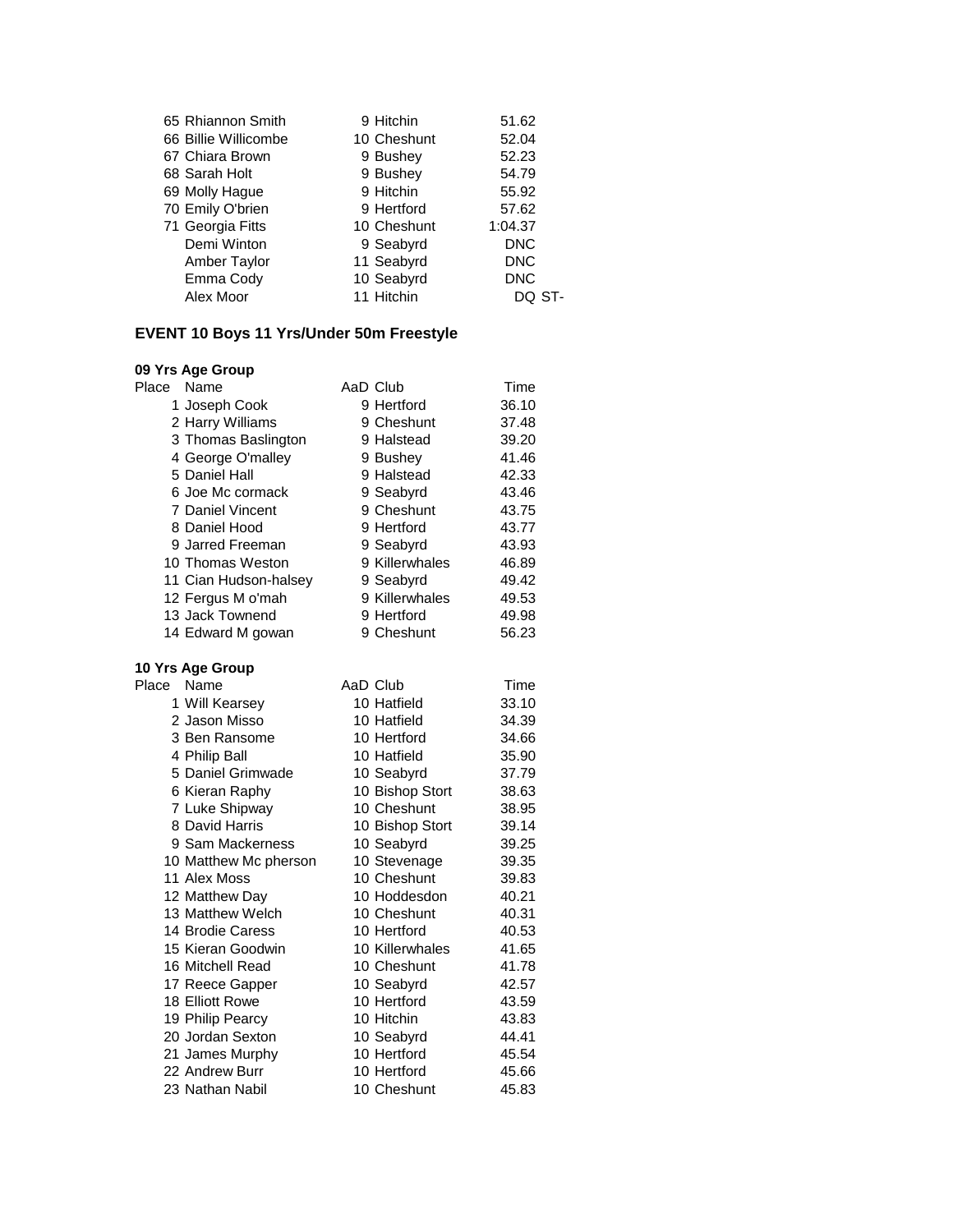|            | 24 George Penn                     | 10 Hertford              | 46.17          |
|------------|------------------------------------|--------------------------|----------------|
|            | Joe Mc quaid                       | 10 Hatfield              | <b>DNC</b>     |
|            | 11 Yrs Age Group                   |                          |                |
| Place Name |                                    | AaD Club                 | Time           |
|            | 1 Nico Campbell                    | 11 Cheshunt              | 30.55          |
|            | 2 George De fraine                 | 11 Hitchin               | 34.03          |
|            | 3 William Pocock                   | 11 Seabyrd               | 34.45          |
|            | 4 Luke Plant                       | 11 Hertford              | 34.63          |
|            | 5 Callum Chivers                   | 11 Hitchin               | 36.21          |
|            | 6 William Noble                    | 11 Hitchin               | 37.59          |
|            | 7 Jordan Fairclough                | 11 Seabyrd               | 37.69          |
|            | 8 Luke Guerrati                    | 11 Harlow Pen            | 38.13          |
|            | 9 Sam Pullinger                    | 11 Killerwhales          | 39.21          |
|            | 10 Alex Smith                      | 11 Hitchin               | 39.33          |
|            | 11 Rory Linnane                    | 11 Seabyrd               | 39.59          |
|            | 12 Conor Bateman                   | 11 Seabyrd               | 39.81          |
|            | 13 Charlie Wray                    | 11 Bushey                | 40.09          |
|            | 14 Adam Plant                      | 11 Hertford              | 40.15          |
|            | 15 James Ayres                     | 11 Cheshunt              | 42.01          |
|            |                                    |                          |                |
|            | 11 Yrs/Under Age Group             |                          |                |
| Place Name |                                    | AaD Club                 | Time           |
|            | 1 Nico Campbell                    | 11 Cheshunt              | 30.55          |
|            | 2 Will Kearsey                     | 10 Hatfield              | 33.10          |
|            | 3 George De fraine                 | 11 Hitchin               | 34.03          |
|            | 4 Jason Misso                      | 10 Hatfield              | 34.39          |
|            | 5 William Pocock                   | 11 Seabyrd               | 34.45          |
|            | 6 Luke Plant                       | 11 Hertford              | 34.63          |
|            | 7 Ben Ransome                      | 10 Hertford              | 34.66          |
|            | 8 Philip Ball                      | 10 Hatfield              | 35.90          |
|            | 9 Joseph Cook                      | 9 Hertford               | 36.10          |
|            | 10 Callum Chivers                  | 11 Hitchin               | 36.21          |
|            | 11 Harry Williams                  | 9 Cheshunt               | 37.48          |
|            | 12 William Noble                   | 11 Hitchin               | 37.59          |
|            | 13 Jordan Fairclough               | 11 Seabyrd               | 37.69          |
|            | 14 Daniel Grimwade                 | 10 Seabyrd               | 37.79          |
|            | 15 Luke Guerrati                   | 11 Harlow Pen            | 38.13          |
|            | 16 Kieran Raphy                    | 10 Bishop Stort          | 38.63          |
|            | 17 Luke Shipway                    | 10 Cheshunt              | 38.95          |
|            | 18 David Harris                    | 10 Bishop Stort          | 39.14          |
|            | 19 Thomas Baslington               | 9 Halstead               | 39.20          |
|            | 20 Sam Pullinger                   | 11 Killerwhales          | 39.21          |
|            | 21 Sam Mackerness                  | 10 Seabyrd               | 39.25          |
|            | 22 Alex Smith                      | 11 Hitchin               | 39.33          |
|            | 23 Matthew Mc pherson              | 10 Stevenage             | 39.35          |
|            | 24 Rory Linnane                    | 11 Seabyrd               | 39.59          |
|            | 25 Conor Bateman                   | 11 Seabyrd               | 39.81          |
|            | 26 Alex Moss                       | 10 Cheshunt              | 39.83          |
|            | 27 Charlie Wray<br>28 Adam Plant   | 11 Bushey<br>11 Hertford | 40.09<br>40.15 |
|            |                                    | 10 Hoddesdon             |                |
|            | 29 Matthew Day<br>30 Matthew Welch | 10 Cheshunt              | 40.21<br>40.31 |
|            | 31 Brodie Caress                   | 10 Hertford              |                |
|            | 32 George O'malley                 | 9 Bushey                 | 40.53<br>41.46 |
|            | 33 Kieran Goodwin                  | 10 Killerwhales          | 41.65          |
|            |                                    |                          |                |